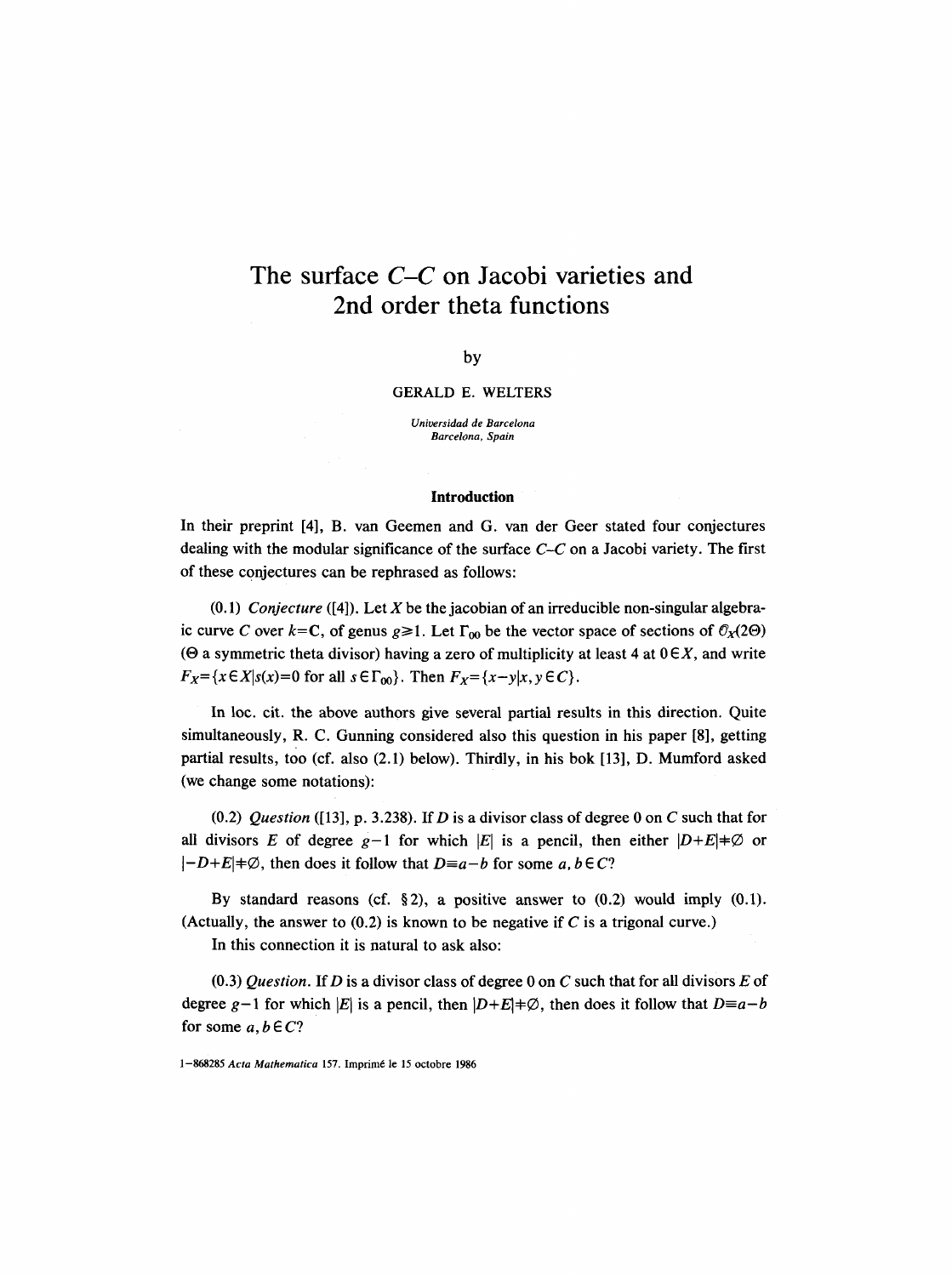For example, if  $W_{g-1}^1(C)$  is irreducible, Questions (0.2) and (0.3) are the same. Now, in [15] M. Teixidor has shown that, except for trigonal curves, superelliptic curves and some curves of genus 5,  $W_{g-1}^1(C)$  is irreducible. In this way, the seemingly more accesible Question (0.3) almost dominates the picture.

In the present paper we give a complete answer to Conjecture (0.1) and Questions  $(0.2)$  and  $(0.3)$ . In § 1 we show that  $(0.3)$  is true if  $g \ge 5$  (cf. Theorem 1.1). The proof is cohomological and is inspired from [5]. In § 2 the relation between  $(0.1)$ ,  $(0.2)$  and  $(0.3)$ is discussed. Section 3 deals with superelliptic curves, completing the answer to (0.2) (cf. Theorem 2.4). Finally,  $\S 4$  is devoted to the study of trigonal curves, completing the proof of  $(0.1)$  for  $g \ge 5$  (Corollary 2.5). In Proposition 4.14 we discuss the case in which (0.1) turns out to be false ( $g=4$ ).

(0.4) *Convention.* Throughout, when speaking of a trigonal curve, it will be assumed implicitly that it is non-hyperelliptic.

### $§<sub>1</sub>$

Let C be an irreducible smooth complete curve of genus  $g \ge 5$  over  $k=C$ . Let  $\Theta \subset JC$  be a copy of the theta divisor of the polarized jacobian of C, and denote by  $C$ - $C \subset JC$  the surface consisting of the differences  $x-y \in JC$  for all  $x, y \in C$ .

THEOREM 1.1. *(We assume*  $g \ge 5$ *.) The following equality holds in JC:* 

 $C-C = {a \in JC|a+}\text{Sing}\,\Theta \subset \Theta$ .

(1.2) *Remark*. There are canonical models of  $\Theta$  and Sing  $\Theta$  in Pic<sup> $g-1$ </sup>(C), given respectively by  $W_{g-1}^0$  and  $W_{g-1}^1$  (Riemann parametrization theorem and Riemann singularity theorem, cf. [9]). The natural scheme structure of  $W_{g-1}^0$  and  $W_{g-1}^1$  given by Brill-Noether theory is reduced (for  $W_{g-1}^1$  this holds because of the condition  $g \ge 5$ ). Therefore, in writing  $a+Sing \Theta \subset \Theta$ , it makes no difference to consider this as a settheoretical statement or a scheme-theoretical one.

(1.3) *Remark.* The statement of (1.1) thus reads:

$$
W_1^0-W_1^0=\{a\in \text{Pic}^0(C)|a+W_{g-1}^1\subset W_{g-1}^0\}.
$$

This is reminiscent of the wellknown identifies (cf. e.g. [10]):

$$
\{a \in \text{Pic}^{d'}(C) | a + W^0_{d-d'} \subset W^0_{d'}\} = W^0_{d'} \quad (0 \le d' \le d \le g-1).
$$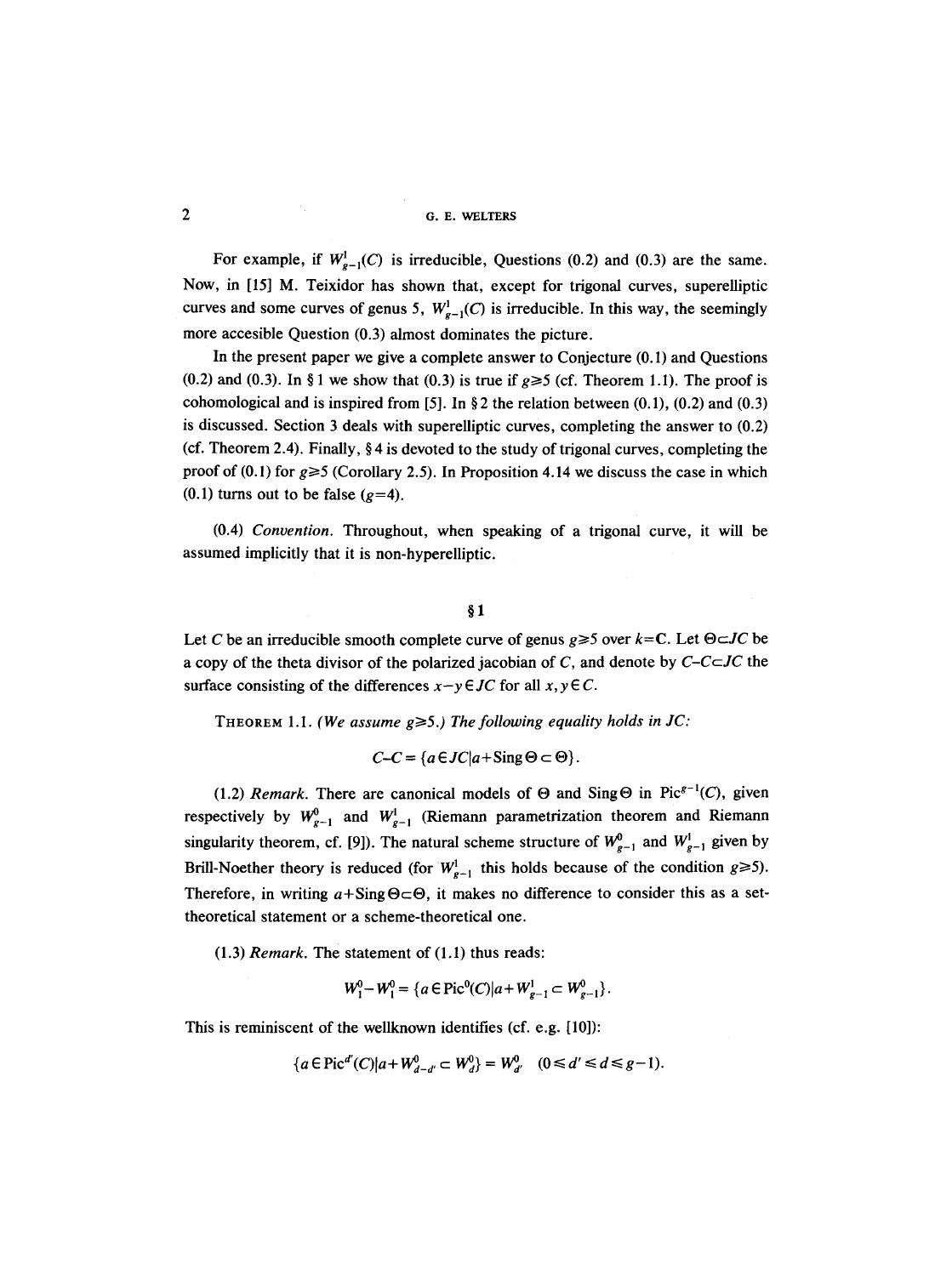It would be quite interesting to know if more general equalities of this type hold between other  $W_d$ 's (at least as long as the Brill-Noether number remains nonnegative). For example, one could ask for a comparison between  $W_k^0-W_k^0$  and  ${a \in \text{Pic}^0(C)|a+W'_d-W'_d}$ ,  $0 \le k \le r$ . We shall not consider these questions here.

*Proof of Theorem 1.1.* Clearly  $C - C \subset \{a \in JC | a + \text{Sing } \Theta \subset \Theta\}.$ 

(1.4) If C is hyperelliptic, the result is easy:  $W_{g-1}^1 = g_2^1 + W_{g-3}^0$ , hence, if  $a+Sing\Theta\subset\Theta$ , we have  $(a+g_2^1)+W^0_{g-3}\subset W^0_{g-1}$ . Therefore, as recalled in (1.3),  $a+g_2^1\in W^0_2$ . From this one concludes  $a \in W_1^0-W_1^0$ .

(1.5) Although we shall not need to make this distinction, we give an independent proof of Theorem 1.1 for a trigonal curve  $C$ , because it is elementary, too. Here ([1])  $W_{g-1}^1 = (g_3^1 + W_{g-4}^0) \cup (K - g_3^1 - W_{g-4}^0)$ . If  $a + \text{Sing} \Theta \subset \Theta$  one deduces as above that  $a+g_3^1 \in W_3^0$  and that  $-a+g_3^1 \in W_3^0$ . Writing  $a=D_3-g_3^1=g_3^1-D_3'$  with  $D_3, D_3' \in W_3^0$ , it follows that  $D_3 + D_3' = 2g_3^1$ . Now  $h^0(2g_3^1) \ge 3$ , but  $h^0(2g_3^1) = 4$  would imply that C has a  $g_6^3$ , which is impossible (Clifford) unless  $g=4$  (and  $2g<sub>3</sub><sup>1</sup>=K$ ) or C is hyperelliptic. Forgetting about these cases, it follows that  $D_3+D'_3=A+B$  with  $A, B \in g_3^1$ . Thus either  $D_3$  or  $D'_3$ contain two points of a member of the  $g_3^1$ , hence  $a \in W_1^0 - W_1^0$ , as claimed.

If  $g=4$ , and C is non-hyperelliptic, and  $2g_3^1=K$  (i.e. C has a vanishing Thetanullwert) the set  ${a \in \text{Pic}^0(C)|a+\text{Sing} \Theta \subset \Theta}$  equals  $W_3^0 - g_3^1$ : the point is that here the "right" scheme structure for  $Sing \Theta$  is non-reduced.

For completeness sake: the statement of Theorem 1.1 is rather meaningless if  $g=1,2$  or if  $g=3$  and C is non-hyperelliptic, since Sing  $\Theta$  is empty in these cases. If  $g=3$ and C is hyperelliptic, the proof in  $(1.4)$  goes through.

(1.6) In the rest of § 1 it will be assumed that C is a non-hyperelliptic curve of genus g $\geq$ 5. We shall use ideas of M. Green ([5]). The variety  $W_{p-1}^1$  is of pure dimension g-4 ([1]) and, as recalled above, it is reduced. Define the subscheme  $Z \subset C^{(g-1)}$  by the pullback diagram

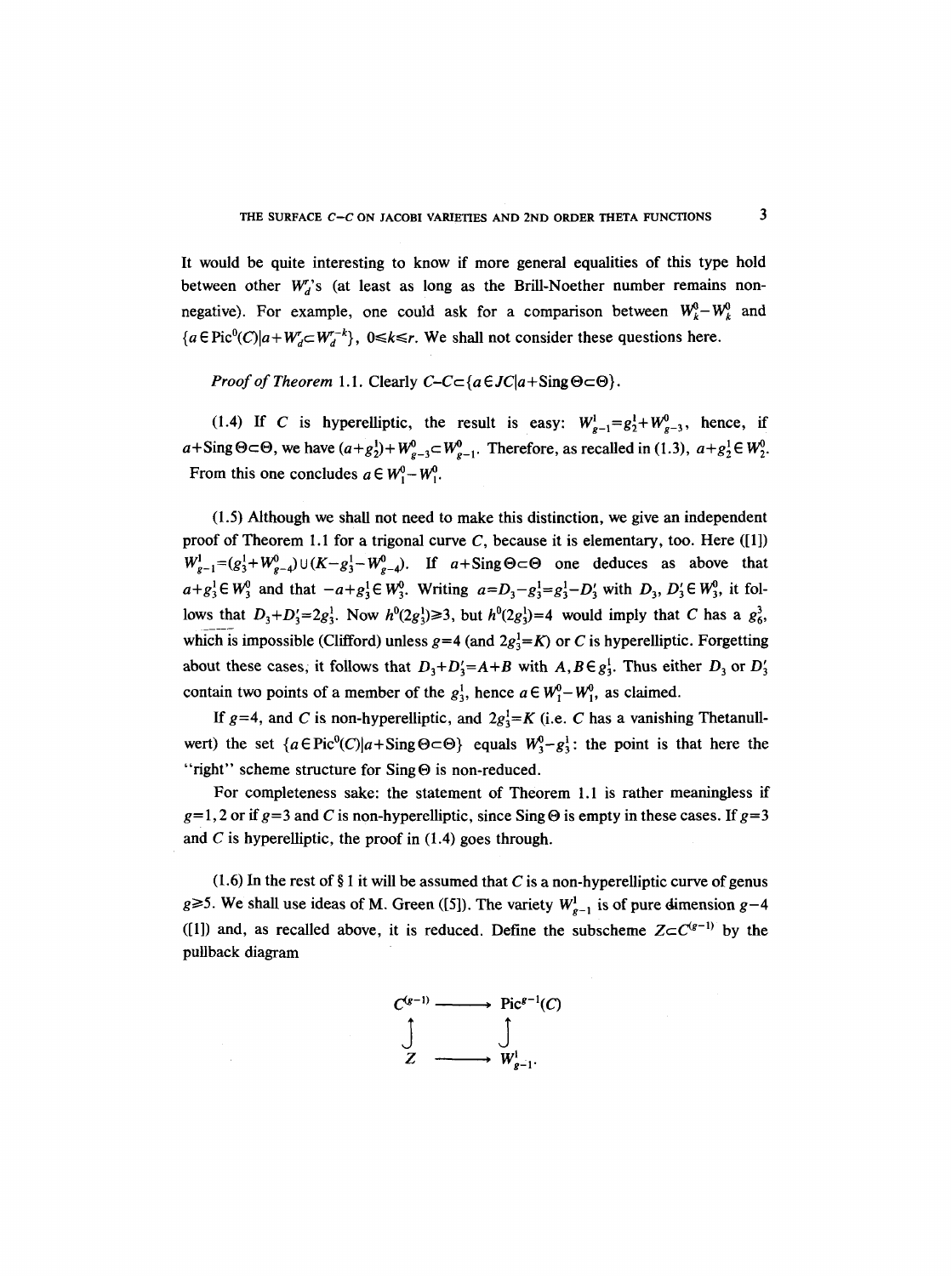We shall write  $\tilde{\Theta} = W_{g-1}^0 \subset \text{Pic}^{g-1}(C)$  and, for all  $b \in JC = \text{Pic}^0(C)$ :

 $\tilde{\Theta}_b = W_{g-1}^0 + b \subset Pic^{g-1}(C)$ .

Also, when using the symbols  $\tilde{\Theta}$ ,  $\tilde{\Theta}_b$  in connection with other varieties (e.g.  $C^{(g-1)}$ ) they will mean the divisor classes on these varieties gotten by pullback of  $\hat{\Theta}$ ,  $\hat{\Theta}_b$ .

LEMMA 1.7. Let  $b \in Pic^0(C)$ ,  $b \neq 0$ . One has:

$$
H^{0}\mathcal{O}_{\mathcal{C}^{(g-1)}}(\tilde{\Theta}_{b}) \cong k; \quad H^{j}\mathcal{O}_{\mathcal{C}^{(g-1)}}(\tilde{\Theta}_{b}) = 0 \quad \text{for } i > 0.
$$

*Proof.* The map  $C^{(g-1)} \rightarrow \tilde{\Theta} \subset Pic^{g-1}(C)$  is a rational resolution ([9]), hence  $H^i\mathcal{O}_{C^{(g-1)}}(\tilde{\Theta}_b) \cong H^i\mathcal{O}_{\tilde{\Theta}}(\tilde{\Theta}_b)$  for all i. It suffices then to use the exact sequence on Pic<sup>g-1</sup>(C):

$$
0 \to \mathcal{O}(\tilde{\Theta}_b - \tilde{\Theta}) \to \mathcal{O}(\tilde{\Theta}_b) \to \mathcal{O}_{\tilde{\Theta}}(\tilde{\Theta}_b) \to 0,
$$

plus the fact ([11]) that  $H^iO(\tilde{\Theta}_b-\tilde{\Theta})=0$  for all  $i\geq 0$ . Q.E.D.

(1.8) Assume from now on that  $b \in Pic^0(C)$ ,  $b+0$ , satisfies  $W_{g-1}^1 \subset \tilde{\Theta}_b$ . We aim to show that  $b \in C-C$ .

From Lemma 1.7 and the exact sequence, on  $C^{(g-1)}$ ,

$$
0 \to \mathscr{Y}_{Z}(\tilde{\Theta}_{b}) \to \mathscr{O}_{C^{(g-1)}}(\tilde{\Theta}_{b}) \to \mathscr{O}_{Z}(\tilde{\Theta}_{b}) \to 0,
$$

we conclude that the assumption is stated equivalently by asking that  $H^0 \mathscr{Y}_Z(\tilde{\Theta}_b) \neq 0$  $(\equiv k, \text{ in fact}).$ 

(1.9) From [5], §1, we recall that  $\omega_{C^{(g-1)}} \cong \mathcal{O}_{C^{(g-1)}}(\tilde{\Theta})$  and that there is an exact sequence of sheaves on  $C^{(g-1)}$ :

$$
0 \to T_{C^{(g-1)}} \otimes \omega_{C^{(g-1)}}^{\vee} \to (\omega_{C^{(g-1)}}^{\vee})^g \to \mathscr{Y}_Z \to 0.
$$

This implies an exact sequence

$$
0 \to T_{C^{(g-1)}} \otimes \mathcal{O}_{C^{(g-1)}}(\tilde{\Theta}_b - \tilde{\Theta}) \to \mathcal{O}_{C^{(g-1)}}(\tilde{\Theta}_b - \tilde{\Theta})^g \to \mathcal{Y}_Z(\tilde{\Theta}_b) \to 0. \tag{1.10}
$$

Imitating the proof of Lemma 1.7 one finds that

$$
H^i \mathcal{O}_{\mathcal{O}^{(g-1)}}(\tilde{\Theta}_b - \tilde{\Theta}) \cong H^i \mathcal{O}_{\tilde{\Theta}}(\tilde{\Theta}_b - \tilde{\Theta}) \cong H^{i+1} \mathcal{O}(\tilde{\Theta}_b - 2\tilde{\Theta}).
$$

But, on Pic<sup> $g^{-1}(C)$ :  $\Theta_b-2\Theta = -\Theta_{-b}$ , by the Theorem of the Square. Hence the latter</sup> vector space is isomorphic with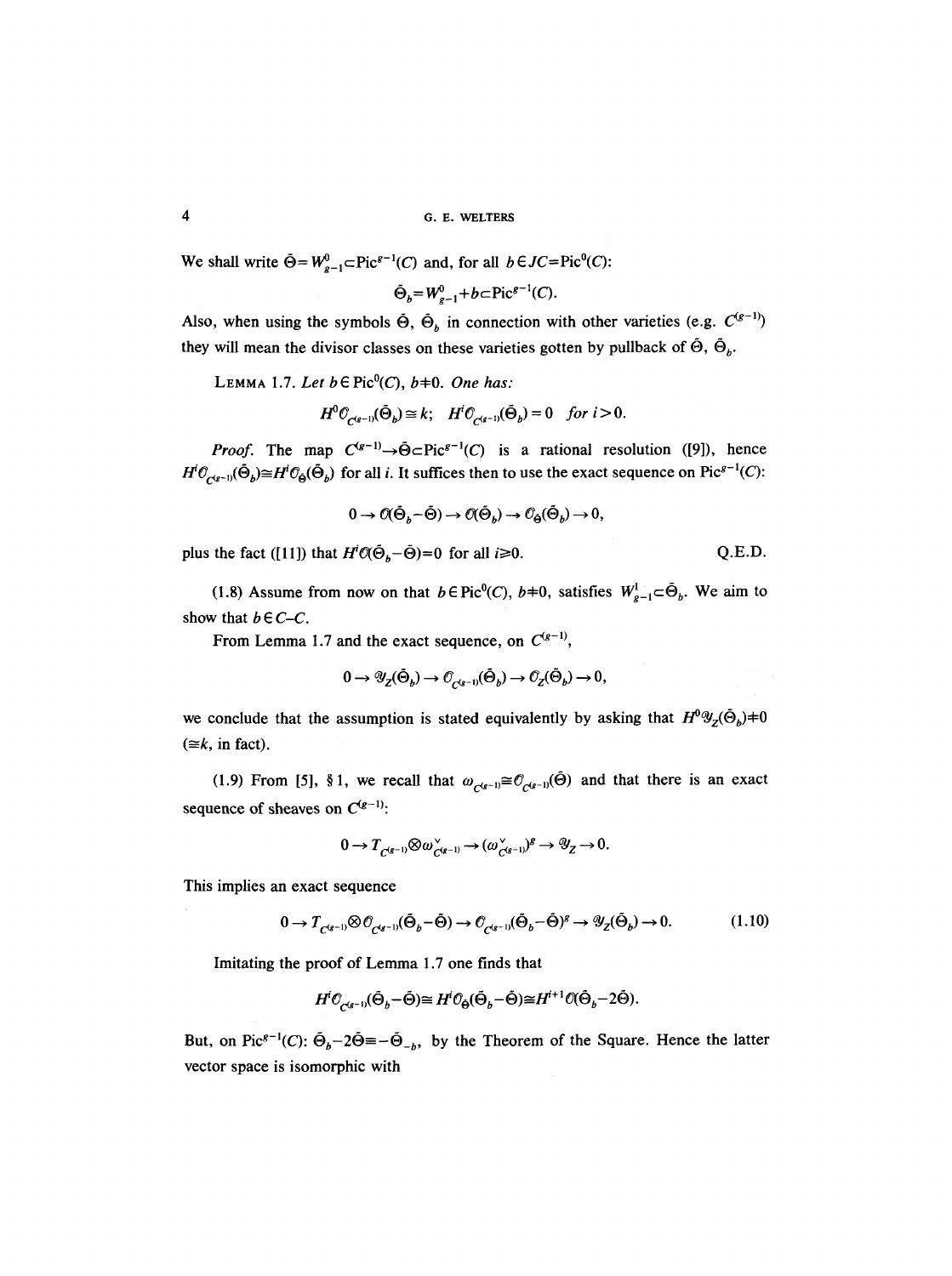$$
H^{i+1}\mathcal{O}(-\tilde{\Theta}_{-b})\widetilde{=}(H^{g-i-1}\mathcal{O}(\tilde{\Theta}_{-b}))^{\vee},
$$

by Kodaira-Serre duality. Using again [11] one obtains therefore:

$$
H^i \mathcal{O}_{C^{(g-1)}}(\tilde{\Theta}_b - \tilde{\Theta}) \begin{cases} = 0 & \text{if } i = g-1 \\ \cong k & \text{if } i = g-1 \end{cases}
$$
 (1.11)

Using this together with  $(1.10)$ , the assumption  $(1.8)$  can be stated equivalently as

$$
H^1(T_{C^{(g-1)}} \otimes \mathcal{O}_{C^{(g-1)}} (\tilde{\Theta}_b - \tilde{\Theta})) \neq 0 \quad (\cong k, \text{ in fact}). \tag{1.12}
$$

Consider now the diagram:



where  $\mathscr D$  is the "universal divisor" for the Hilbert scheme  $C^{(g-1)}$ , i.e.  $\mathcal{D}=\{(D_{g-1},x)|x\le D_{g-1}\}$ . By the general theory of Hilbert schemes ([7]) there is an isomorphism of sheaves

$$
T_{C^{(g-1)}} \cong R_p^0 \mathcal{O}_{\mathcal{D}}(\mathcal{D}). \tag{1.13}
$$

The morphism  $p$  being finite, we have, by the Projection formula:

$$
H^1(T_{C^{(g-1)}} \otimes \mathcal{O}_{C^{(g-1)}} (\tilde{\Theta}_b - \tilde{\Theta})) \cong H^1 \mathcal{O}_{\mathcal{D}} (\mathcal{D} + \tilde{\Theta}_b - \tilde{\Theta}).
$$
\n(1.14)

(In agreement with an earlier convention,  $\tilde{\Theta}_b$  and  $\tilde{\Theta}$  in the right-hand side of (1.14) mean the divisor classes obtained on  $\mathscr{D}$  by pullback via p; when occurring--in a moment--over  $C^{(g-1)} \times C$ , they are understood as being obtained by means of the projection map of this product space onto the first factor.) Consider the exact sequence on  $C^{(g-1)}\times C$ :

$$
0 \to \mathcal{O}_{C^{(g-1)} \times C}(\tilde{\Theta}_b - \tilde{\Theta}) \to \mathcal{O}_{C^{(g-1)} \times C}(\mathcal{D} + \tilde{\Theta}_b - \tilde{\Theta}) \to \mathcal{O}_{\mathcal{D}}(\mathcal{D} + \tilde{\Theta}_b - \tilde{\Theta}) \to 0. \tag{1.15}
$$

By Künneth one has:

$$
h^i \mathcal{O}_{C^{(g-1)} \times C}(\tilde{\Theta}_b - \tilde{\Theta}) = \sum_{j=0}^i h^j \mathcal{O}_{C^{(g-1)}}(\tilde{\Theta}_b - \tilde{\Theta}) \cdot h^{i-j} \mathcal{O}_C.
$$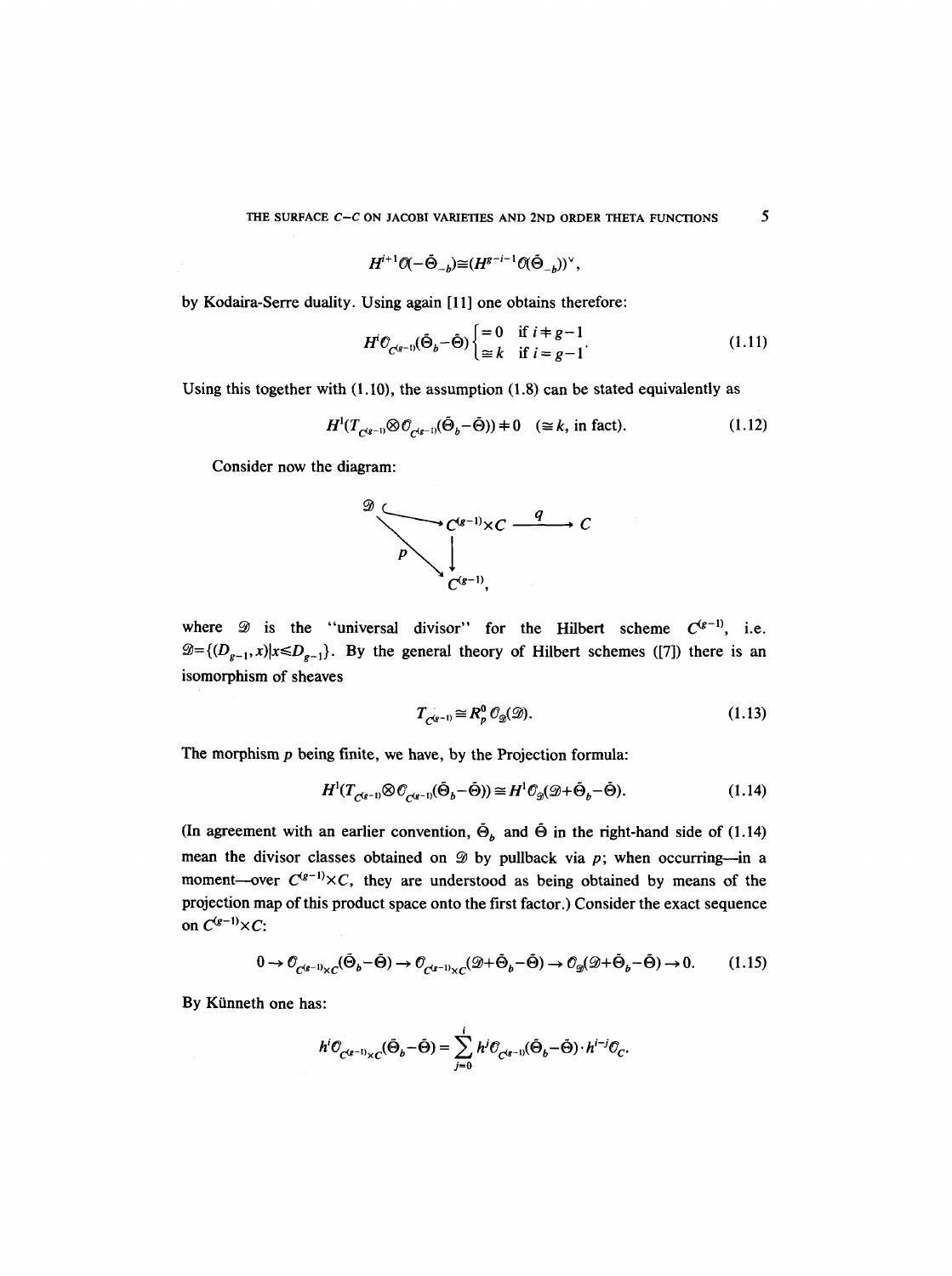6 G.E. WELTERS

Therefore one gets, by (1.11):

$$
H^{i} \mathcal{O}_{C^{(g-1)} \times C}(\tilde{\Theta}_{b} - \tilde{\Theta}) \begin{cases} = 0 & \text{if } i \le g-2\\ \cong k & \text{if } i = g-1.\\ \cong k^{g} & \text{if } i = g \end{cases}
$$
(1.16)

We deduce from (1.15) and (1.16) that

$$
H^{1}\mathcal{O}_{\mathcal{D}}(\mathcal{D}+\tilde{\Theta}_{b}-\tilde{\Theta}) \cong H^{1}\mathcal{O}_{\mathcal{C}^{(g-1)}\times\mathcal{C}}(\mathcal{D}+\tilde{\Theta}_{b}-\tilde{\Theta}).\tag{1.17}
$$

Applying the Leray Spectral sequence for the map q and the sheaf  $\mathcal{O}_{C^{(g-1)} \times C}(\mathcal{D} + \tilde{\Theta}_b - \tilde{\Theta})$ :

$$
H^i R_q^j := H^i R_q^j \mathcal{O}_{C^{(g-1)} \times C}(\mathscr{D} + \tilde{\Theta}_b - \tilde{\Theta}) \implies H^{i+j} \mathcal{O}_{C^{(g-1)} \times C}(\mathscr{D} + \tilde{\Theta}_b - \tilde{\Theta}),
$$

we obtain an exact sequence

$$
0 \to H^1 R_q^0 \to H^1 \mathcal{O}_{C^{(q-1)} \times C}(\mathcal{D} + \tilde{\Theta}_b - \tilde{\Theta}) \to H^0 R_q^1 \to 0. \tag{1.18}
$$

Combining (1.8), (1.12), (1.14), (1.17) and (1.18) we conclude that either  $H^0 R_q^1 \neq 0$  or  $H^1R^0_a$   $\neq$  0.

For any  $x \in C$ , we shall denote by  $U_x$ ,  $E_x$  the following divisors of  $C^{(g-1)}$ :

$$
U_x = x + C^{(g-2)} = \{D_{g-1}|D_{g-1} \ge x\},
$$
  

$$
E_x = \{D_{g-1}|h^0(x + D_{g-1}) \ge 2\} = \{D_{g-1}|D_{g-1} \le |K - x|\}.
$$

It is a standard fact (of easy proof) that, if  $x, y \in C$ ,  $x+y$ , one has, in  $C^{(g-1)}$ :

$$
|\tilde{\Theta}_{x-y}| = \{U_x + E_y\}
$$

(cf. Lemma 1.7). Taking limits as  $(x, y)$  tends to the diagonal of  $C \times C$  it follows, for all  $x \in C$ , in  $C^{(g-1)}$ :

$$
\tilde{\Theta} \equiv U_x + E_x. \tag{1.19}
$$

(Alternatively, to get (1.19) one could have used the fact that  $O_{c^{(g-1)}}(\tilde{\Theta}) \cong \omega_{c^{(g-1)}}$  (cf. (1.9)), plus the description of the canonical divisors of  $C^{(g-1)}$  as  $\{D_{g-1}|D_{g-1}\leq \Lambda\}$ , when  $\Lambda \subset |K_C|$  runs through the codimension one subsystems of the canonical system of C.)

LEMMA 1.20. *The sheaf*  $R_q^0 \mathcal{O}_{C^{(q-1)} \times C}(\mathcal{D} + \tilde{\Theta}_b - \tilde{\Theta})$  is concentrated at a finite set of *points of C, and*  $H^1R_q^0=0$ *.*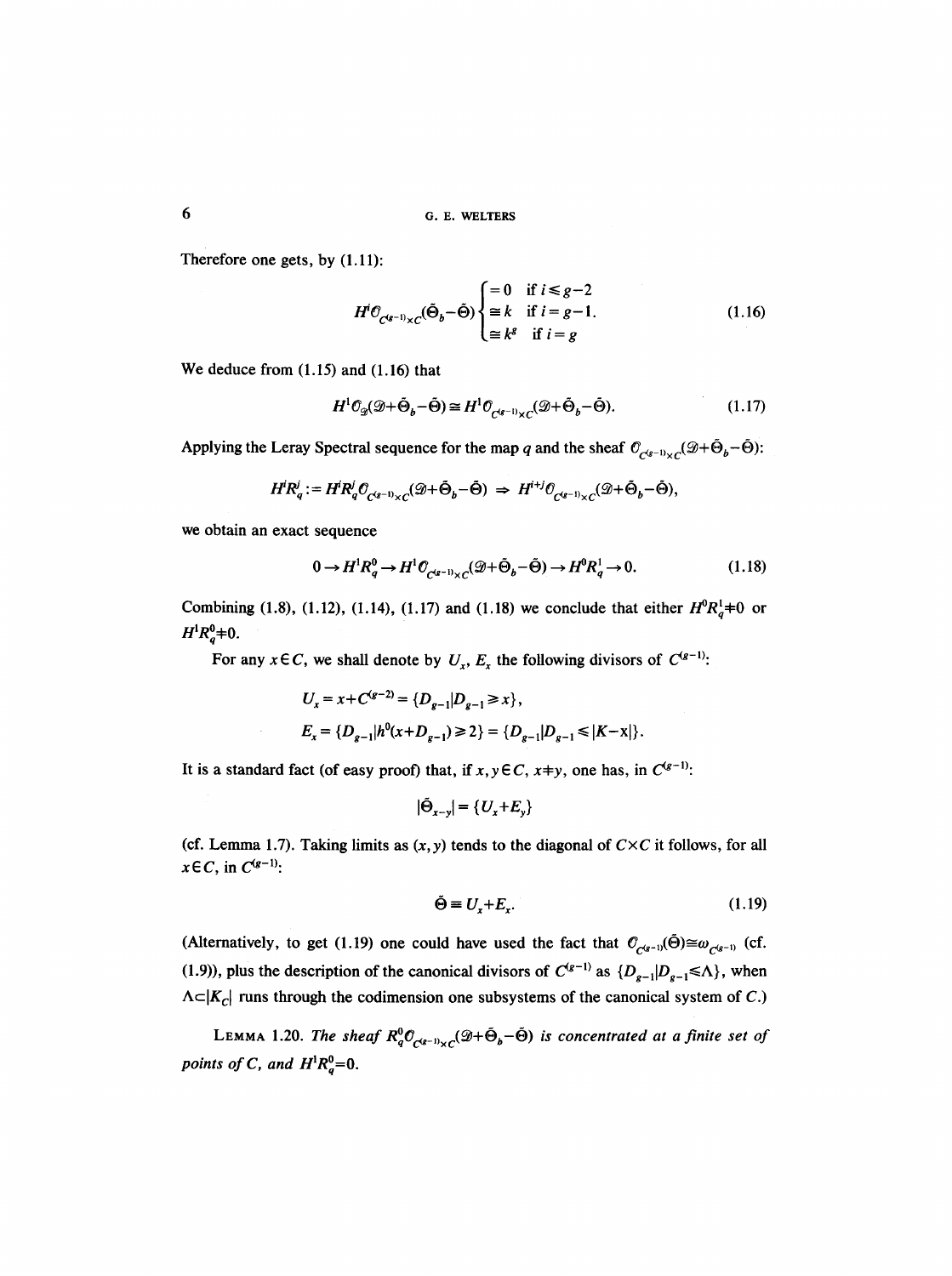(Actually, by (1.10)–(1.13), (1.15) and (1.16), one has  $H^0R^0 = 0$ , hence  $R^0 = 0$ .)

*Proof.* Since  $\mathcal{D}$  intersects the fibre of q above  $x \in C$  giving  $U_x$ , it is sufficient to show that  $H^0\mathcal{O}_{\mathcal{O}_{\mathcal{A}g^{-1}}}(U_x+\tilde{\Theta}_h-\tilde{\Theta})=0$  for general  $x \in \mathcal{C}$ .

Assume that, for some  $x \in C$ ,  $H^0 \mathcal{O}_{C^{(g-1)}}(U_x + \tilde{\Theta}_b - \tilde{\Theta}) = 0$ . Fixing any  $D_{g-2} \in C^{(g-2)}$ , the restriction of  $\mathcal{O}_{C^{(g-1)}}(U_x+\tilde{\Theta}_b-\tilde{\Theta})$  to the curve  $D_{g-2}+C$  equals  $\mathcal{O}_C(x+b)$ . Hence  $H^0C_c(x+b)=0$ , which implies  $b=y-x$  for some  $y \in C$ .

It follows that, if  $H^0\mathcal{O}_{C^{(g-1)}}(U_x+\tilde{\Theta}_b-\tilde{\Theta})=0$  for all  $x \in \mathcal{C}$ , one would have  $b+W_1^0 \subset W_1^0$ , hence, as recalled in (1.3),  $b=0$ . But, by assumption,  $b=0$ .  $\qquad \qquad$  O.E.D.

(1.21) The above now implies, together with (1.18), that  $H^0 R^1_A$   $\neq$  0. Thus  $R^1_A$   $\neq$  0 and, a fortiori, there exists  $x \in C$  such that  $H^1\mathcal{O}_{C^{(g-1)}}(U_x + \tilde{\Theta}_b - \tilde{\Theta}) \neq 0$ . We shall show that this implies  $H^0\mathcal{O}_{C^{(g-1)}}(U_x+\tilde{\Theta}_b-\tilde{\Theta})=0$ . By the reasoning made in the proof of Lemma 1.20, this will imply finally that  $b \in C-C$ , thereby ending the proof of Theorem 1.1.

We start recalling that, by  $(1.19)$ ,

$$
\mathcal{O}_{C^{(g-1)}}(U_x+\tilde{\Theta}_b-\tilde{\Theta})\cong \mathcal{O}_{C^{(g-1)}}(\tilde{\Theta}_b-E_x).
$$

Consider the exact sequence, on  $C^{(g-1)}$ :

$$
0 \to \mathcal{O}_{C^{(g-1)}}(\tilde{\Theta}_b - E_x) \to \mathcal{O}_{C^{(g-1)}}(\tilde{\Theta}_b) \to \mathcal{O}_{E_x}(\tilde{\Theta}_b) \to 0.
$$

By Lemma (1.7) we obtain an exact sequence

$$
0 \to H^0\mathcal{O}_{C^{(g-1)}}(\tilde{\Theta}_b - E_x) \to H^0\mathcal{O}_{C^{(g-1)}}(\tilde{\Theta}_b) \stackrel{\varrho}{\to} H^0\mathcal{O}_{E_x}(\tilde{\Theta}_b) \to H^1\mathcal{O}_{C^{(g-1)}}(\tilde{\Theta}_b - E_x) \to 0, (1.22)
$$

and dim  $H^0\mathcal{O}_{\mathcal{C}(s-1)}(\tilde{\Theta}_b)=1$ . It suffices to show that the restriction map  $\varrho$  is zero.

Suppose that this were not the case. Then, in particular,  $E_x \oplus \tilde{\Theta}_b$  in  $C^{(g-1)}$ . If we show that, under these assumptions, dim  $H^0\mathcal{O}_E(\tilde{\Theta}_b) \le 1$ , then, in view of (1.22), this will contradict the fact that  $H^1 \mathcal{O}_{c(s-1)}(U_x+\bar{\Theta}_b-\tilde{\Theta})=0.$ 

Now,  $E_x$  is the pullback to  $C^{(g-1)}$  of  $K-x-W^0_{g-2}CPic^{g-1}(C)$ . The map  $Pic^{g-2}(C) \to Pic^{g-1}(C)$  given by  $\xi \to K-x-\xi$  is an isomorphism, and the inverse image of  $\tilde{\Theta}_b$  under this map is  $K-x-(\tilde{\Theta}+b)=\tilde{\Theta}_{-x-b}$ . Since  $E_x\oplus \tilde{\Theta}_b$ , it follows that  $W_{\rho-2}^0\oplus \tilde{\Theta}_{-x-b}$ .

We recall that, for all  $\zeta \in Pic^{g-2}(C)$ ,  $\mathcal{O}_C(\tilde{\Theta}_{-z}) = \mathcal{O}_C(K - \zeta)$  (Jacobi inversion) and that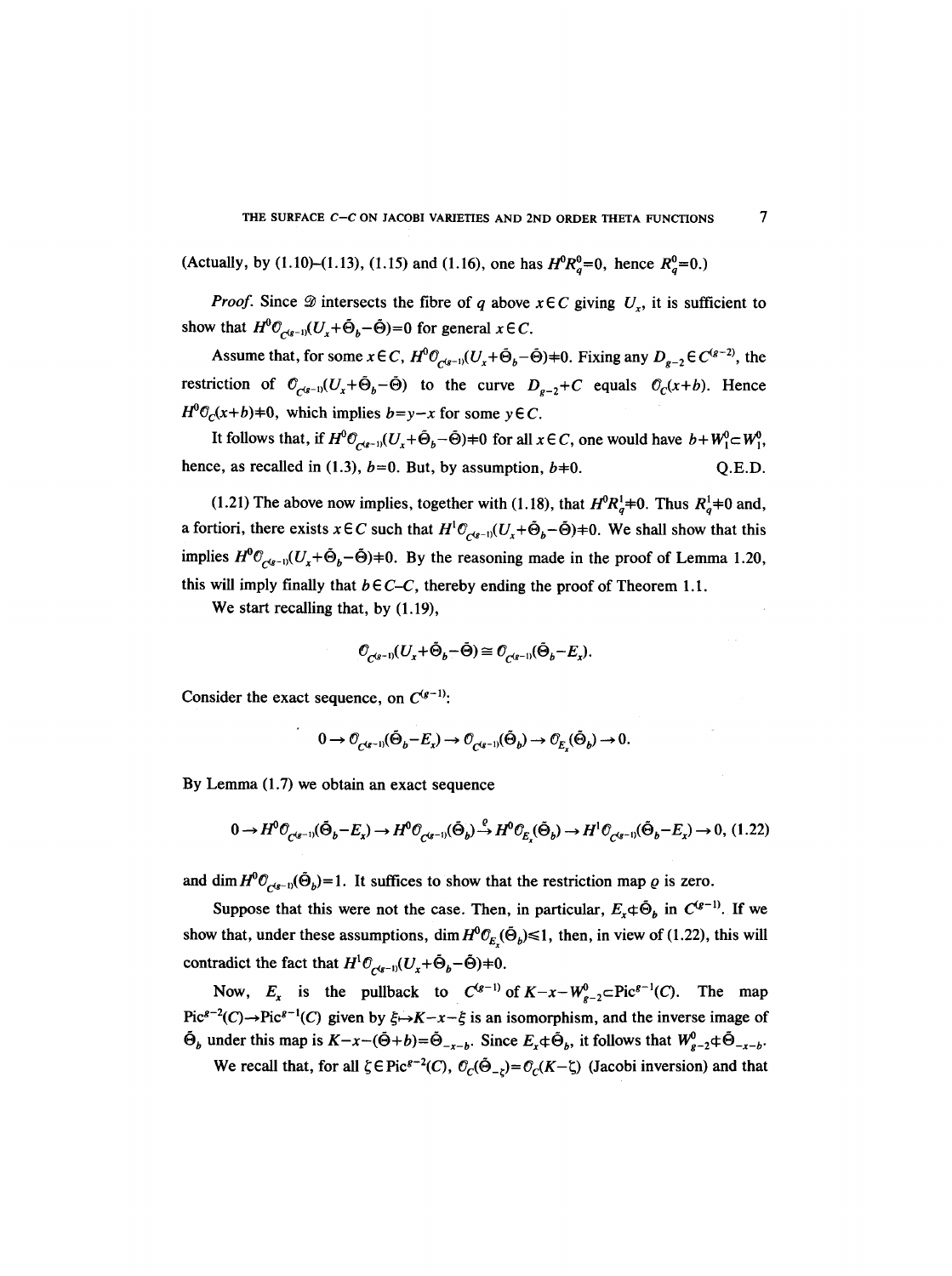$C \subset \tilde{\Theta}_{-\zeta}$  is equivalent to  $h^0 \mathcal{O}_C(K-\zeta) \geq 2$ , hence to  $h^0 \mathcal{O}_C(\tilde{\Theta}_{-\zeta}) \geq 2$ . Thus, if  $D_{g-3} \in C^{(g-3)}$  is such that  $D_{g-3}+C\oplus \tilde{\Theta}_{-x-b}$ , we get

$$
\dim H^0 O_{D_{n-1}+C}(\tilde{\Theta}_{-x-b}) = 1.
$$

A fortiori,  $H^0\mathcal{O}_{Cg-2}(\tilde{\Theta}_{-x-b})\cong k$  hence (cf. [9])

$$
H^{0} \mathcal{O}_{E_{x}}(\tilde{\Theta}_{b}) \cong H^{0} \mathcal{O}_{K-x-W_{g-2}^{0}}(\tilde{\Theta}_{b}) \cong H^{0} \mathcal{O}_{W_{g-2}^{0}}(\tilde{\Theta}_{-b-x}) \cong H^{0} \mathcal{O}_{C^{(g-2)}}(\tilde{\Theta}_{-b-x})
$$

has dimension 1, as claimed. This ends the proof of Theorem 1.1. Q.E.D.

**w** 

(2.1) In [4] Van Geemen and Van der Geer notice in particular that for a 2nd order theta function (corresponding to a choice of a Riemann matrix for  $C$ ) to have a zero of multiplicity  $\geq 4$  at the origin is equivalent with the fact of vanishing identically along the canonical locus *C-C* of *JC* (cf. also Proposition 4.8 below). Motivated by a series of partial results, they conjecture that the locus C-C coincides with the set of common zeroes of the above functions.

We shall use Theorem 1.1 and a recent result of M. Teixidor [15] to show that the conjecture of Van Geemen and Van der Geer (Conjecture 1 of [4]) holds true if  $g \ge 5$ . (For  $g=3$  it is known to be true—cf. [4], also recalled in Proposition 4.17 below; for  $g=4$  it is false, in general—cf. Proposition 4.14.)

This kind of questions have been considered also by R. C. Gunning in [8]. The reader will find there partial results in this direction, as well as concerning the deeper question of the scheme-theoretical intersection of the divisors determined by the above functions.

We shall prove also a result intermediate between Theorem 1.1 and the above one, which answers Question (0.2) of the Introduction (cf. Theorem 2.4, Corollary 2.5 and (2.6), for the main statements).

(2.2) Theta functions of second order (with zero characteristics) correspond to sections of the line bundle associated with the divisor  $2\Theta$ , where  $\Theta$  is any symmetric theta divisor. The image of the (irreducible principally polarized) abelian variety by the corresponding map into projective space,  $P^{2^{g}-1}$ , is the associated Kummer-Wirtinger variety. We would like therefore to call the system  $|2\Theta|$  the Kummer-Wirtinger system.

We keep the notations of  $\S 1$ , recalling in particular that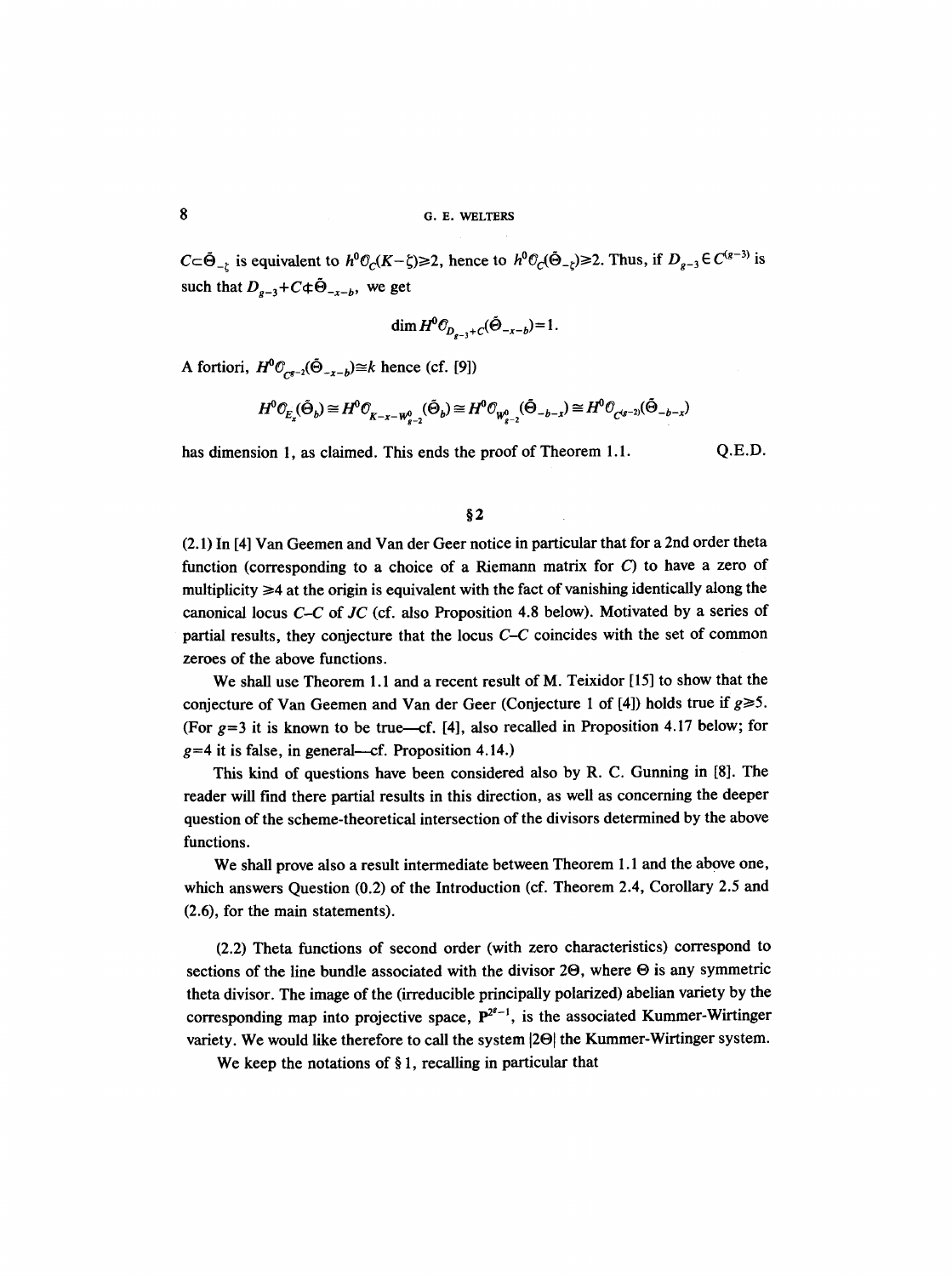THE SURFACE *C*-*C* ON JACOBI VARIETIES AND 2ND ORDER THETA FUNCTIONS 9

$$
\tilde{\Theta} = \{ \zeta_{g-1} \in \text{Pic}^{g-1}(C) | h^0 \mathcal{O}_C(\zeta_{g-1}) \ge 1 \} \subset \text{Pic}^{g-1}(C)
$$

is a canonical model of the theta divisor of *JC.* The different translates of the theta divisor of *JC* are obtained by taking  $\tilde{\Theta}_{-\xi}$ , as  $\xi$  varies in Pic<sup>g-1</sup>(C). Notice that, if  $\xi \in Pic^{g-1}(C)$  and  $\xi':=K-\xi \in Pic^{g-1}(C)$  (K being, as before, the canonical class of C), then  $\tilde{\Theta}_{-\xi'}$  is the image of  $\tilde{\Theta}_{-\xi}$  under the symmetry of *JC*. Therefore, by the Theorem of the Square, the divisors  $D=\tilde{\Theta}_{-\xi}+\tilde{\Theta}_{-\xi'}$  belong to the Kummer system.

One has, for the multiplicity of  $D$  at the origin:

$$
\mu_0(D) = \mu_{\xi}(\hat{\Theta}) + \mu_{\xi'}(\hat{\Theta}) = 2h^0 \mathcal{O}_C(\xi),
$$

by the Riemann singularity theorem and Riemann-Roch. Thus  $\mu_0(D) \geq 4$  if and only if  $\xi \in$ Sing( $\ddot{\Theta}$ ) =  $W_{g-1}^1$ . Consequently (cf. also below, Proposition 4.8, for the first inclusion):

$$
C-C \subseteq \left(\bigcap_{\substack{D \in |2\Theta| \\ \mu_0(D) \ge 4}} D\right) \subseteq \bigcap_{\xi \in W^1_{g-1}} (\tilde{\Theta}_{-\xi} + \tilde{\Theta}_{-\xi'}).
$$
 (2.3)

We can state now:

THEOREM 2.4. Assume  $g \ge 5$ . Then

$$
C-C = \bigcap_{\xi \in W^1_{g-1}} (\tilde{\Theta}_{-\xi} + \tilde{\Theta}_{-\xi'})
$$

*except if C is trigonal; in the latter case the right-hand side member equals*   $(W_3^0 - g_3^1) \cup (g_3^1 - W_3^0).$ 

COROLLARY 2.5. *Assume g*≥5. *Then* 

$$
C-C=\bigcap_{\substack{D\in |2\Theta|\\ \mu_0(D)\geq 4}} D.
$$

(2.6) *Remarks.* (i) If  $g=1,2$ , Theorem 2.4 and Corollary 2.5 are meaningless—as stated here.

(ii) If  $g=3$ , then Theorem 2.4 makes sense iff C is hyperelliptic, and in this case the identity holds (cf. below). As for Corollary 2.5, it has been proved in this case in [4] (cf. Proposition 4.17).

(iii) If  $g=4$ , the statement of Theorem 2.4 holds verbatim, provided one applies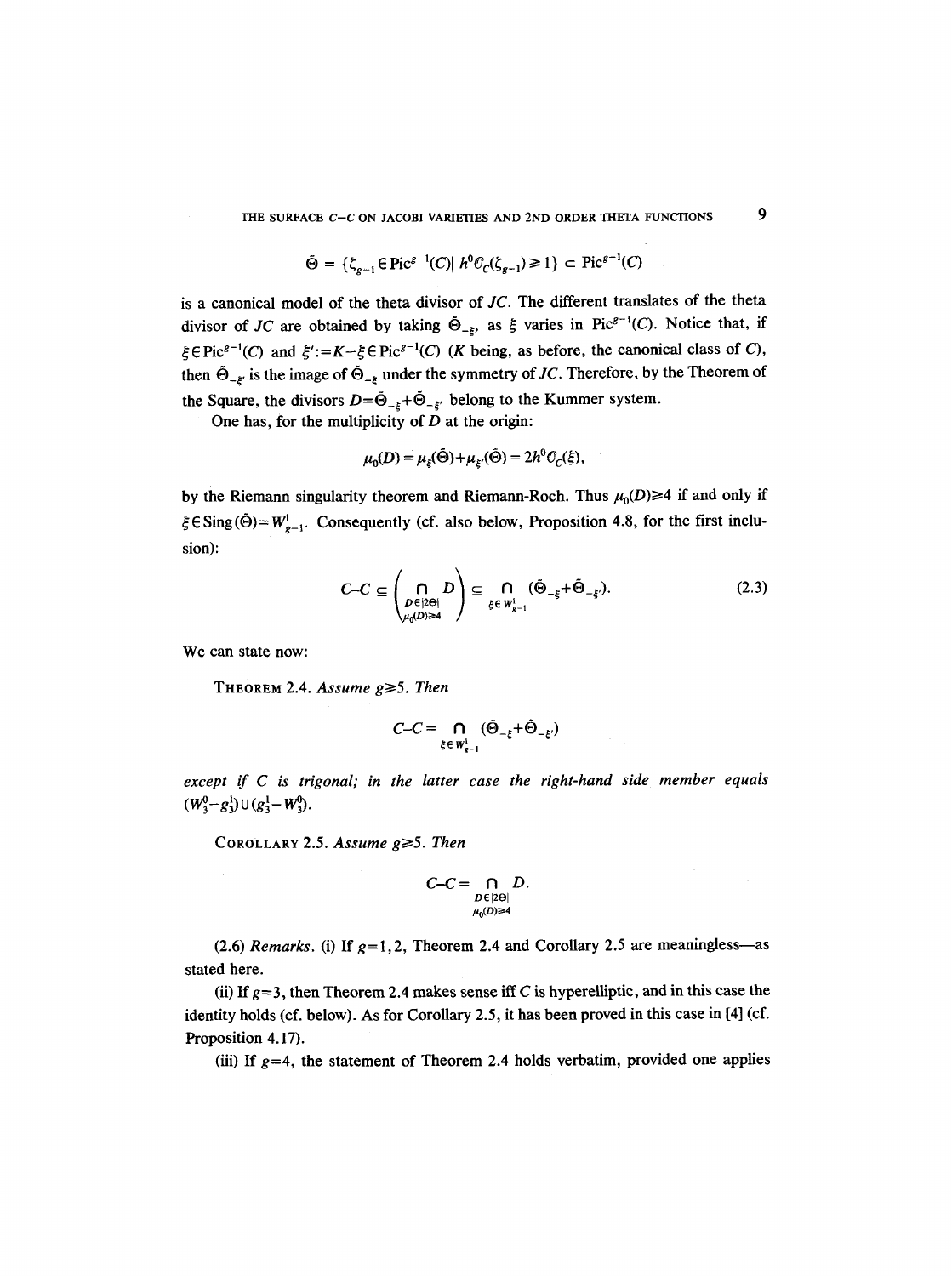10 G. E. WELTERS

strictly Convention (0.4), i.e. reading "trigonal" as "non-hyperelliptic". The symbol  $g_3^1$ then means any of the two (possibly coincident) series of this type on C. Corollary 2.5 is true except if C is a non-hyperelliptic curve of genus 4 without vanishing Thetanullwert (cf. Proposition 4.14).

As announced earlier, the main ingredient to derive Theorem 2.4 from Theorem 1.1 is a result by M. Teixidor ([15]). By using, among others, ideas of Fulton and Lazarsfeld ([3]), it is proved in loc. cit.:

THEOREM 2.7 ([15]). *Let C be a smooth algebraic curve, irreducible, of genus*   $g \ge 5$ , over  $k=C$ . Then  $W_{g-1}^1 = \text{Sing}(\tilde{\Theta})$  *is reduced, and it is irreducible except in the following cases:* 

(a) *C is trigonal;* 

(b) *C is superelliptic;* 

(c) *C* is an étale double cover of a non-hyperelliptic genus 3 curve (hence  $g=5$  in *this case).* 

Let us see how Theorem 2.7 implies Theorem 2.4, except for the cases (b) and (c). Write  $X_1, ..., X_r$  for the irreducible components of  $W_{g-1}^1 = \text{Sing}(\tilde{\Theta})$ . Reflection with respect to  $K \in \text{Pic}^{2g-2}(C)$  permutates these components. We write  $X_i' = K - X_i$ . Then, since  $z \in \tilde{\Theta}_{-z} + \tilde{\Theta}_{-z}$ , is equivalent to  $\xi + z \in \tilde{\Theta}$  or  $\xi' + z \in \tilde{\Theta}$ , one has:

$$
\bigcap_{\xi \in W_{g-1}^1} (\tilde{\Theta}_{-\xi} + \tilde{\Theta}_{-\xi'}) = \{ z \in JC | \text{ for all } i: X_i + z \subset W_{g-1}^0 \text{ or } X_i' + z \subset W_{g-1}^0 \}. \tag{2.8}
$$

If C does not belong to the types (a), (b), (c) of Theorem 2.7 one has  $i=1$  and  $X_1 = X_1' = W_{g-1}^1$ , hence Theorem 2.4 reduces to Theorem 1.1, which has been proved already. If C is trigonal, we know by (1.5) that  $i=2$  and  $X'_1=X_2$ , hence the right-hand side of (2.8) equals

$$
\{z \in JC | X_1 + z \subset W_{g-1}^0\} \ \cup \ \{z \in JC | X_2 + z \subset W_{g-1}^0\}.
$$

By (1.3) and (1.5), the conclusion of Theorem 2.4 holds in this case.

It remains to consider cases (b), (c) of Theorem 2.7. We shall devote  $\S 3$  to their study. We shall see in particular that:

(2.9) *Fact.* In cases (b), (c) of Theorem 2.7, every irreducible component of  $W_{e-1}^{\text{l}}$ is fixed by the reflection with respect to  $K$ .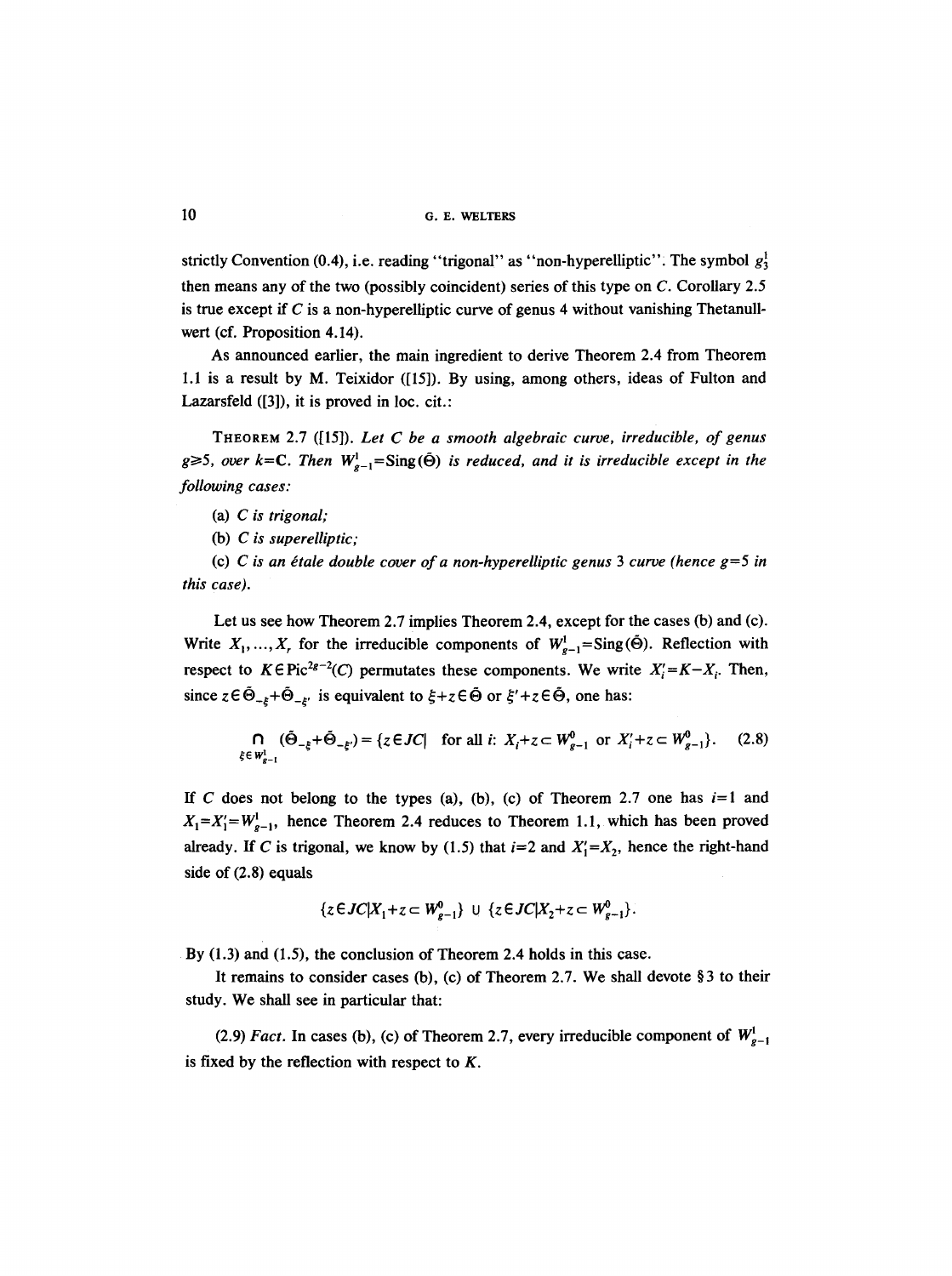Thus the right hand side of (2.8) equals the right hand side of Theorem 1.1, and this will finish the proof of Theorem 2.4.

 $(2.10)$  Corollary 2.5 then follows, by  $(2.3)$ , except if C is a trigonal curve. In this case we shall need a better understanding of second order theta divisors on jacobians. We shall study this in  $\S 4$ . The idea is that, although we dont know explicitly any other divisors of  $|2\Theta|$  except those of type  $\tilde{\Theta}_{-k}+\tilde{\Theta}_{-k}$ , we become more rich in geometrical descriptions when looking at the traces of the divisors of  $|2\Theta|$  on  $C^{(d)}$ ,  $d \leq g$ , and particularly for  $d=q-1$ . We shall get enough insight to show that the system cut out by  $|2\Theta|$  on  $W_3^0-g_3^1$  has precisely *C-C* as its basis locus. By symmetry, this will finish the proof of Corollary 2.5.

## $§$ 3

In this section we study the irreducible components of  $W_{g-1}^1 = \text{Sing}\,\bar{\Theta}$  for superelliptic curves. (Some aspects have been considered already in [14].) We shall settle in particular Fact (2.9), thereby finishing the proof of Theorem 2.4. We keep the assumption  $g \ge 5$ .

 $(3.1)$  Let  $\pi: C \rightarrow E$  be a  $(2:1)$  morphism of smooth curves, with E an elliptic curve. By Zeuthen-Hurwitz, the discriminant divisor  $\Delta$  of  $\pi$  is a divisor on E of degree  $2g-2$ and, moreover, the branch divisor  $B$  is a canonical divisor of  $C$ .

Once E is given, the curve C is determined by  $\Delta$  and a (unique) element  $\alpha \in \text{Pic}^{g-1}(E)$  satisfying  $2\alpha = \Delta$ . In the language of schemes,  $C = \text{Spec}_F(\mathcal{O}_F \oplus \mathcal{O}_F(-\alpha))$ , where the  $\mathcal{O}_E$ -algebra structure for  $\mathcal{O}_E \oplus \mathcal{O}_E(-\alpha)$  is determined by the map  $\mathcal{O}_E(-\alpha) \otimes \mathcal{O}_E(-\alpha) \cong \mathcal{O}_E(-\Delta) \to \mathcal{O}_E$  given by multiplication with an equation for  $\Delta$ . We shall write *i* for the superelliptic involution of C. Also, if D is a divisor on C, we write  $\bar{D}$ its image in E.

(3.2) Let  $D_{g-1}$  be an effective divisor of degree  $g-1$  on C. We may write it in a unique way as

$$
D_{g-1} = \pi^{-1}(\bar{D}_a) + D_b, \quad 2a + b = g - 1,
$$

where  $D<sub>b</sub>$  does not contain inverse images of divisors of E. One may view sections of  $\mathcal{O}_c(D_{g-1})$  as sections of  $\mathcal{O}_c(\pi^{-1}(D_a+D_b))$  vanishing at *iD<sub>b</sub>*. By the Leray Spectral Sequence one has: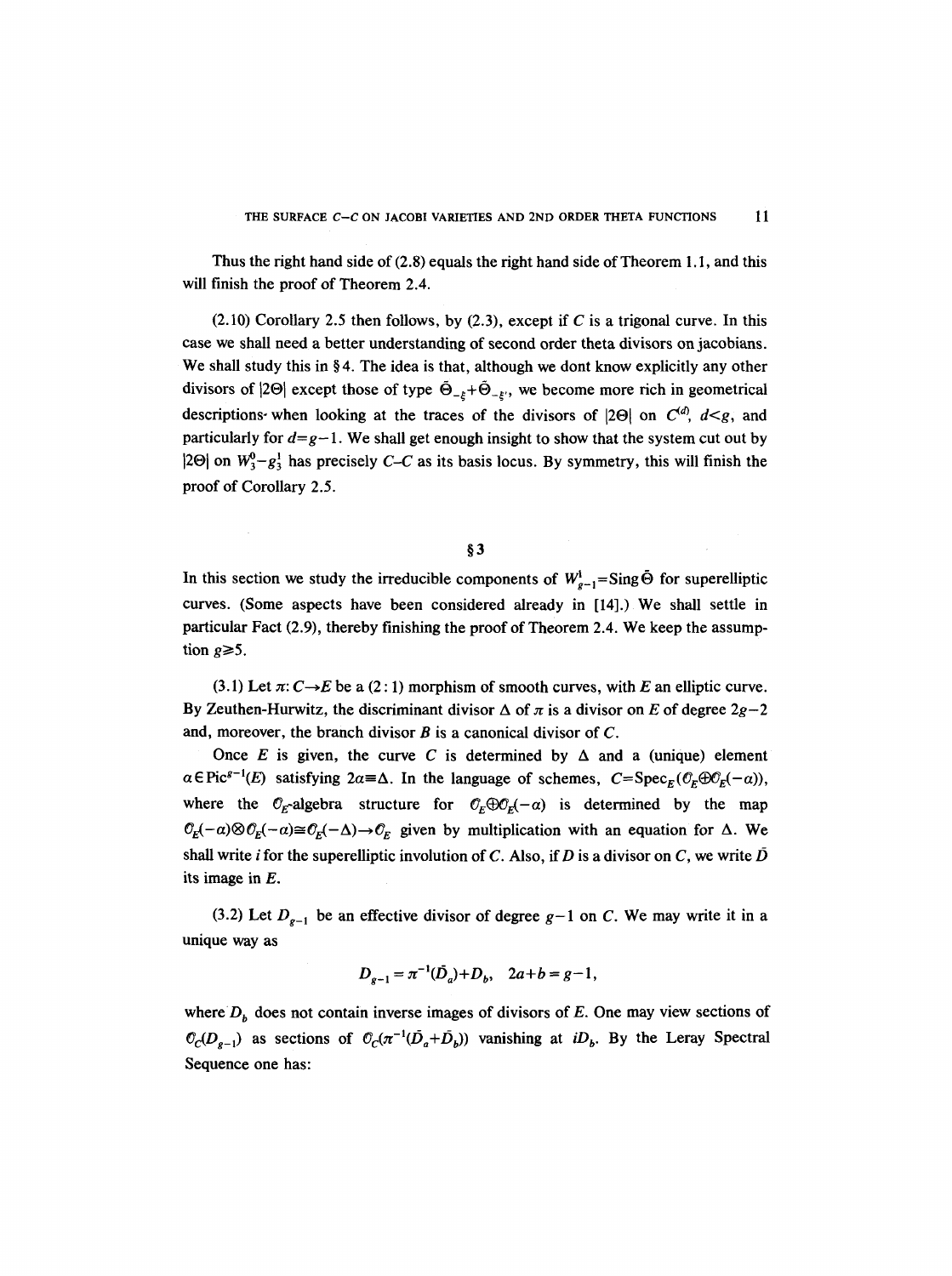12 G. E. WELTERS

$$
(3.3) \tH^0 \mathcal{O}_C(\pi^{-1}(\bar{D}_a + \bar{D}_b)) = \pi^{-1}H^0 \mathcal{O}_E(\bar{D}_a + \bar{D}_b) \bigoplus (\pi^{-1}H^0 \mathcal{O}_E(\bar{D}_a + \bar{D}_b - \alpha)) \,T,
$$

where  $T \in H^0(\mathcal{O}_C(B))$  is an equation for B (Note that  $B = \pi^* \alpha$ .)

(3.4) The class  $\bar{D}_a + \bar{D}_b - \alpha$  has degree  $-a$ . Therefore, by (3.3), if  $a > 0$ ,  $H^0 \mathcal{O}_C(D_{a-1})$ can be identified with the space of sections of  $\pi^{-1}H^0 \mathcal{O}_E(\bar{D}_a + \bar{D}_b)$  vanishing at *iD<sub>b</sub>*, that is, with  $H^0 \mathcal{O}_E(\overline{D}_a)$ . Therefore, if  $a > 0$ , one has  $\dim |D_{a-1}| \geq 1$  if and only if  $a \geq 2$ .

On the other side, if  $a=0$  ( $\overline{D}_a=0$ ), the space  $H^0C_F(\overline{D}_a+\overline{D}_b-\alpha)$  is zero unless  $\bar{D}_a + \bar{D}_b - \alpha \equiv 0$ . If this vector space is zero, one may identify again  $H^0 C_C (D_{g-1})$  with the space of sections of  $\pi^{-1}H^0\mathcal{O}_E(\bar{D}_a+\bar{D}_b)$  vanishing at  $iD_b$ , getting  $|D_{g-1}| = {D_{g-1}}$ .

(3.5) Consider again the subscheme  $Z \subset C^{(g-1)}$  of (1.6). It is of pure dimension  $g-3$ and, as shown in [5], it is reduced. We shall treat it therefore as a variety. Write

$$
Z' = \{ \pi^{-1} \bar{D}_2 + D_{g-5} | \bar{D}_2 \in E^{(2)}, \ D_{g-5} \in C^{(g-5)} \}.
$$

This is an irreducible subvariety of  $C^{(g-1)}$ , of dimension  $g-3$ , thus it is an irreducible component of Z. By cohomological reasons, Z has other irreducible components (cf. [14]): If  $D_{g-3} \in C^{(g-3)}$  is general, then  $D_{g-3} + C^{(2)}$  intersects Z' with total multiplicity  $\frac{1}{2}(g-3)(g-4)$ ; on the other side, by Brill-Noether theory ([6])  $(D_{g-3}+C^{(2)})\cdot Z=\frac{1}{2}g(g-3)$ . Since we are assuming  $g \ge 5$ , the claim follows.

PROPOSITION 3.6. If  $g \ge 6$ , *Z* has precisely two irreducible components: *Z'* and  $Z''=\{D_{g-1}|\bar{D}_{g-1}\equiv\alpha, \dim |D_{g-1}|\geq 1\}.$ 

*Proof.* Write  $Z = Z' \cup Z''$  with  $Z''$  the union of the remaining irreducible components of  $Z$ . By  $(3.4)$ ,  $Z''$  is contained in the divisor

$$
Y'' = \{D_{g-1} | \bar{D}_{g-1} \equiv \alpha\} \subset C^{(g-1)}.
$$

On the other side,  $Z'$  is contained in the divisor

$$
Y' = \{ \pi^{-1}\bar{x} + D_{g-3} | \bar{x} \in E, \ D_{g-3} \in C^{(g-3)} \} \subset C^{(g-1)}.
$$

Call A the subvariety of  $C^{(g-1)}$  gotten by intersecting set-theoretically Z' and Y'', i.e.:

$$
A = \{ \pi^{-1} \bar{D}_2 + D_{g-5} | 2\bar{D}_2 + \bar{D}_{g-5} \equiv \alpha \}.
$$

LEMMA 3.7. *If g* $\geq 6$  *then A is irreducible (of dimension g-4).*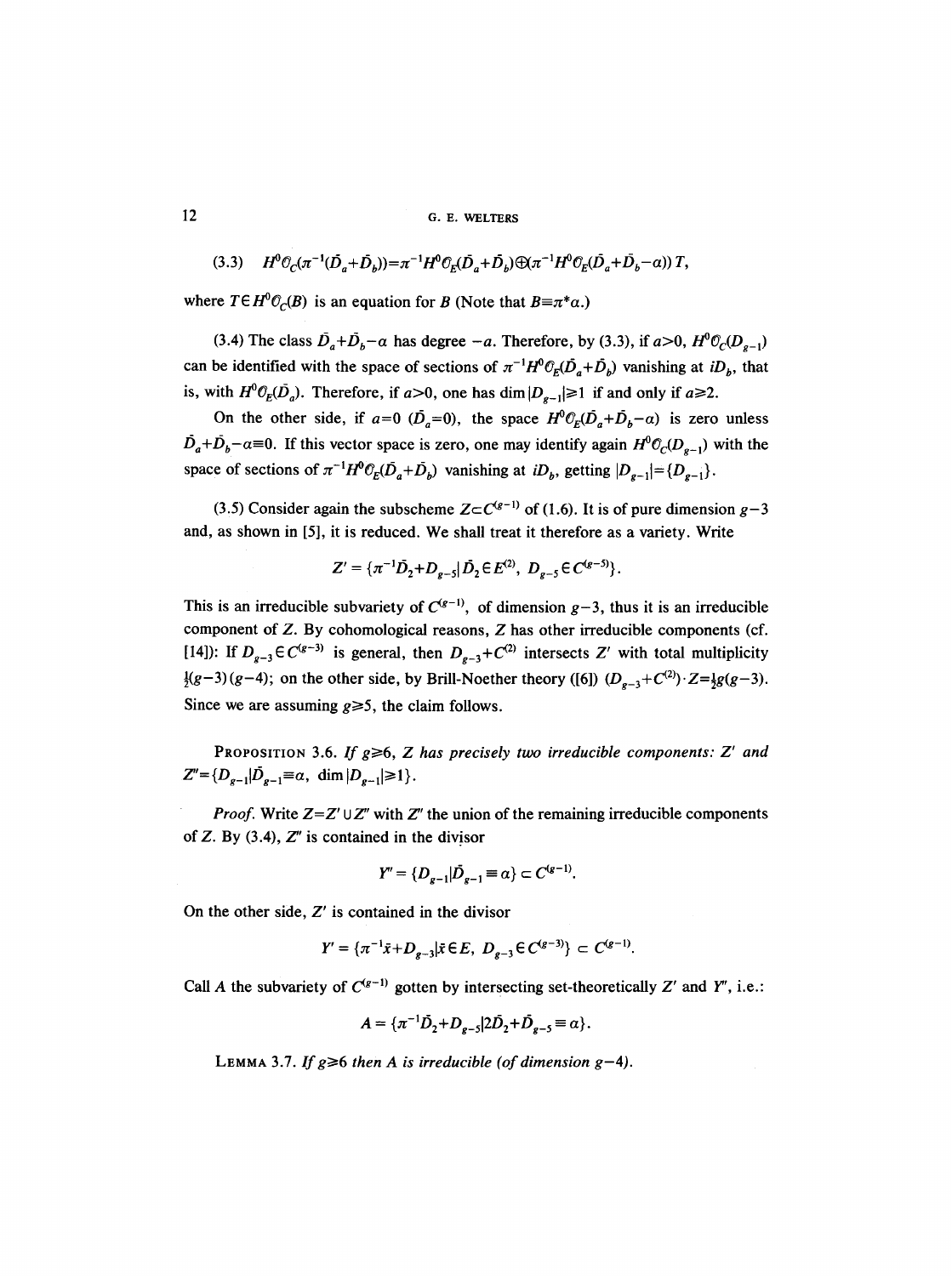*Proof.* Given  $\bar{D}_2 \in E^{(2)}$  and  $D_{g-6} \in C^{(g-6)}$  there exists a unique point  $\bar{x} \in E$  such that  $2D_2+D_{g-6}+\bar{x}\in |\alpha|$ . This defines a morphism  $f: E^{(2)}\times C^{(g-6)}\to E$ . Consider the pullback diagram



The image of P in  $E^{(2)} \times C^{(g-5)}$  maps onto A. It suffices therefore to show that P is irreducible. Now, P is a (2:1) covering of  $E^{(2)} \times C^{(g-6)}$  and a necessary condition for it to be reducible is that every component of  $f^*\Delta$  has even multiplicity. By direct inspection, however, this is found to be not the case. (If  $g=6$  this is immediate, if  $g\geq 7$  one can use e.g. restriction of f to curves  $\bar{D}_2 \times (D_{p-7}+C)$ .) This proves Lemma 3.7. Q.E.D.

LEMMA 3.8. *If g* $\geq 6$ , every irreducible component of  $Z''$  contains A.

*Proof.* It follows from (3.4) that  $Z \cap Y' = Z'$ , hence that  $Z \cap Y' \cap Y'' = A$ . Let  $Z''_i$  be an irreducible component of Z". If  $Z''_i \cap Y' \neq \emptyset$ , then dim  $Z''_i \cap Y' = g-4$  (Intersection formula) and therefore  $Z''_i \cap Y' \subset Z \cap Y'' \cap Y' = A$  implies  $Z''_i \cap Y' = A$ , by Lemma 3.7.

It remains to see that  $Z_i'' \cap Y' = \emptyset$  is impossible. Suppose that  $Z_i'' \cap Y' = \emptyset$ . In the first place, using (3.3) and arguing like in (3.4), one shows easily that, if  $D_{g-1} \in Y''$ , then  $\dim |D_{g-1}|\geq 2$  if and only if  $D_{g-1}=\pi^{-1}\overline{D}_3+D_{g-7}$ . The hypothesis  $Z''_i\cap Y'=\emptyset$  therefore implies that, for all  $D_{e-1} \in \mathbb{Z}_i''$ , dim  $|D_{e-1}|=1$ .

Hence: the image of  $Z_i^{\prime\prime}$  in Pic<sup> $g-1$ </sup>(C) is an irreducible component  $\bar{Z}_i^{\prime\prime}$  of  $W_{g-1}^1$ , and  $Z_i''$  is its inverse image in  $C^{(g-1)}$ . Since the subvariety A of  $C^{(g-1)}$  too is the inverse image of its image  $\bar{A}$  in  $W_{g-1}^l$ , it follows that  $\bar{Z}_i^{\prime\prime}$  would not meet  $\bar{A}$ . But  $\bar{A}$  is the only codimension 1 component of the singular locus of  $W_{g-1}^1$  (cf. e.g. [15], Lemma 1), and, following Remark (1.8) of [3], we derive a contradiction with the connectivity result of that paper. Namely, since the complement  $W^1_{g-1} \setminus \overline{A}$  is Cohen-Macaulay and nonsingular in codimension one, its connected components coincide with its irreducible components. So  $\bar{Z}_i''$  ought to be a connected component of  $W_{g-1}^1\setminus\bar{A}$  and, not meeting  $\overline{A}$ , it would be a connected component of  $W_{g-1}^1$ . But  $W_{g-1}^1$  is connected ([3]) and contains at least one more irreducible component other than  $\bar{Z}^{"}_{i}$ , namely the image  $\bar{Z}^{'}$  of Z'. This contradiction concludes the proof of Lemma 3.8. Q.E.D.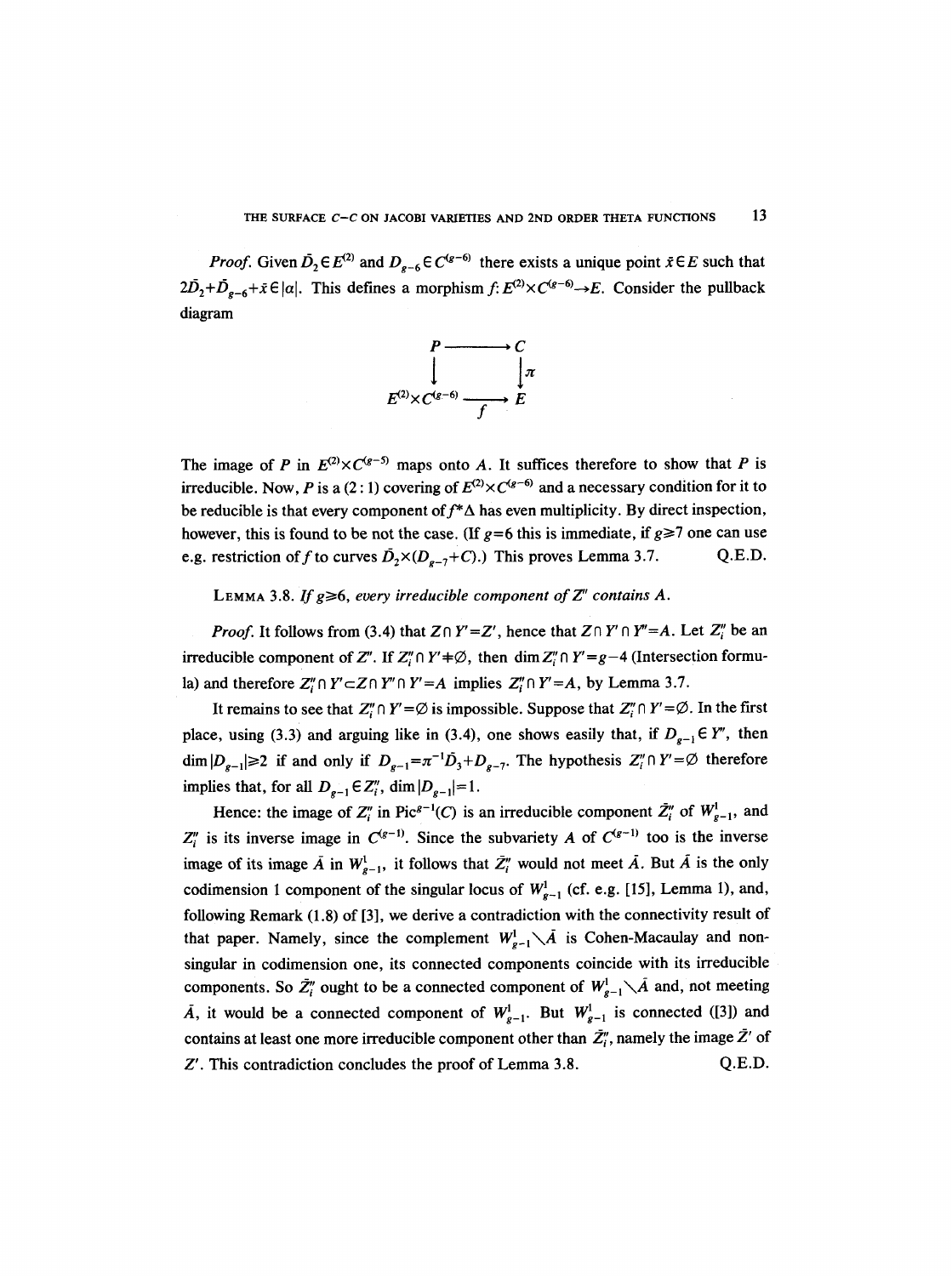**14 G.E. WELTERS** 

To finish the proof of Proposition 3.6 it suffices, in view of Lemmas 3.7 and 3.8, to show that  $Z$  has two branches at a general point of  $A$ .

One of these branches will correspond to  $Z'$ ; the remaining ones correspond to the irreducible components of  $Z''$  and lie therefore in  $Y''$ . Now, recall that  $Z$  is the basis locus of the (canonical) system of  $C^{(g-1)}$ , consisting of the divisors  $E_{\Lambda} = \{D_{g-1}|D_{g-1} \le \Lambda\}$ as  $\Lambda$  runs through the codimension one subsystems of the canonical system of C (cf. Section 1, immediately after (1.19)). We shall be done, therefore, by showing that, given a general point  $D_{g-1} \in A$  there exists  $\Lambda$  such that  $E_{\Lambda}$  meets Y'' transversally at  $D_{g-1}$  (because then Z can have at most one branch at that point, contained in Y'').

This is an infinitesimal computation, like in Section 1 of [5]. Let  $D_{p-1} = \pi^{-1} \bar{D}_2 + D_{p-5}$ be a fixed (general) point of A (thus  $D_{g-1}=2\overline{D}_2+\overline{D}_{g-5} \in |\alpha|$ ). The divisor Y" of  $C^{(g-1)}$  is obtained by means of a pullback diagram



Taking cotangent spaces and using standard deformation theory ([7]) we have a diagram



with the square a pushout diagram. As the image of  $H^0 \omega_E$  in  $H^0 \mathcal{O}_{D_{n-1}}(\omega_C \otimes \mathcal{O}_{D_{n-1}})$  is nonzero (a non-zero element of  $H^0\omega_E$  pulls back to a 1-form on C having B as divisor of zeroes), we deduce an exact sequence:

$$
0 \leftarrow T_{\mathcal{F}}^{\vee}(D_{g-1}) \leftarrow H^0 \mathcal{O}_{D_{g-1}}(\omega_{\mathcal{C}} \otimes \mathcal{O}_{D_{g-1}}) \leftarrow H^0 \omega_{\mathcal{E}} \leftarrow 0. \tag{3.9}
$$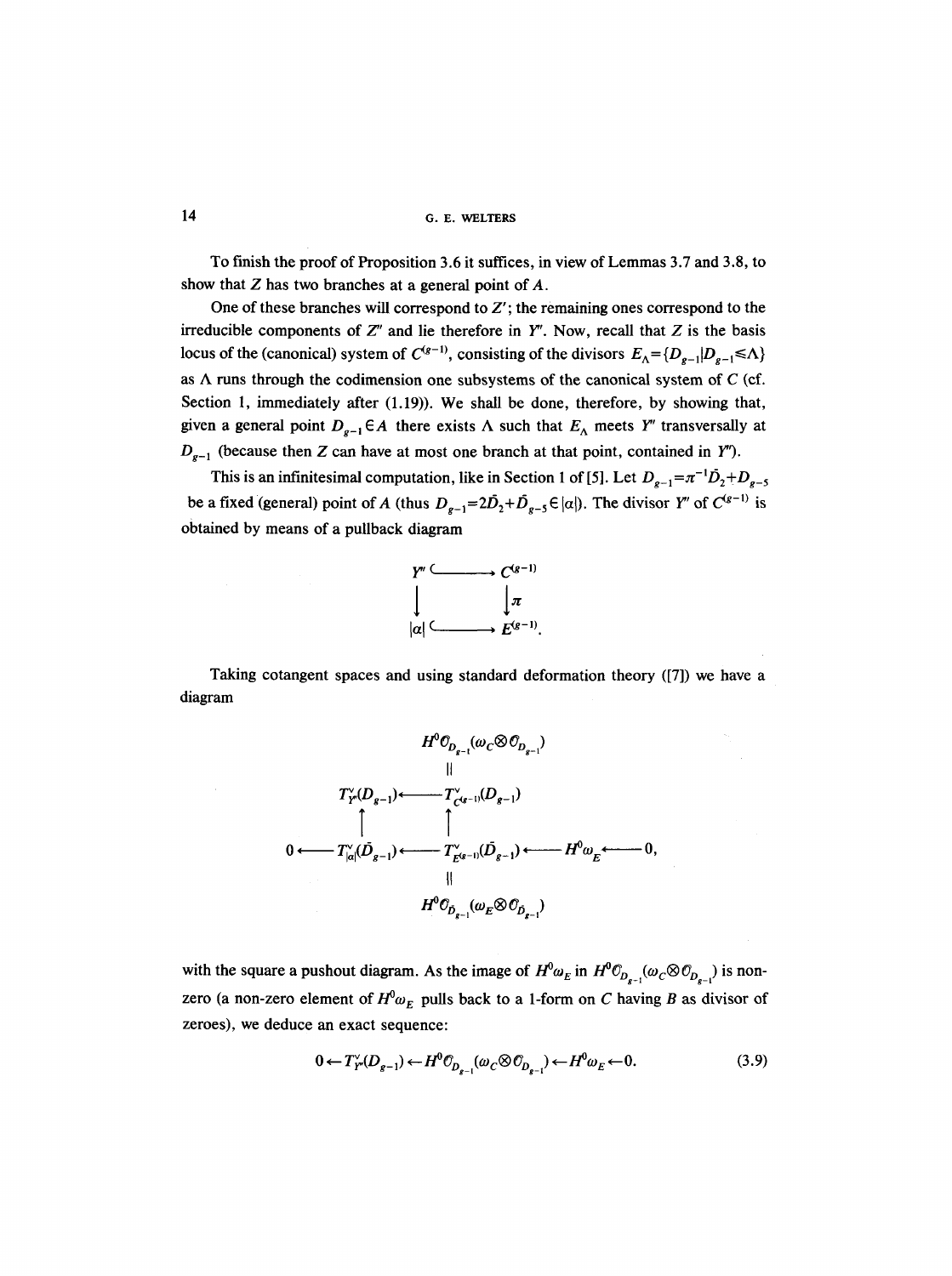This shows that Y'' is smooth at  $D_{g-1}$  and computes its cotangent space there.

As noticed earlier, the sheaves  $\omega_c$  and  $\pi^* \mathcal{O}_F(\alpha) \cong \mathcal{O}_C(B)$  are isomorphic. One must keep in mind, however, that their natural i-linearizations are opposite: The space of invariant 1-forms is  $\langle \mu \rangle = \pi^{-1}H^0 \omega_F$ , while the antiinvariant subspace of  $H^0 \pi^* \mathcal{O}_F(\alpha)$  is  $\langle T \rangle$ , T being (cf. above) an equation for the divisor B. Therefore the vector space of antiinvariant 1-forms,  $(H^{0}\omega_{C})^{-}$ , corresponds with  $(H^{0}\pi^{*}\mathcal{O}_{F}(\alpha))^{+} = \pi^{-1}H^{0}\mathcal{O}_{F}(\alpha)$  under this isomorphism.

Using this, one finds that one may choose  $g-2$  (linearly independent) elements of  $(H^{0}\omega_{C})^{-}$ ,  $\lambda_{1}, ..., \lambda_{p-3},\lambda$ , such that, writing  $\tilde{D}_{2}=Q_{1}+Q_{2}, \pi^{-1}Q_{i}=Q_{i}+Q_{i}', D_{p-5}= \sum_{i=1}^{g-5} P_{i}$ .

- (i) For  $i=1, ..., g-5$ :  $\lambda_i(P_i)=0$ ;  $\lambda_i(x)=0$  if  $x \in \text{Supp}(D_{g-1}), x+P_i$ ;
- (ii)  $\lambda_{g-4}(Q'_1)$ ,  $\lambda_{g-4}(Q''_1)$  +0;  $\lambda_{g-4}(x)=0$  if  $x \in \text{Supp}(D_{g-1}), x+Q'_1, Q''_1;$
- (iii)  $\lambda_{g-3}(Q_2'), \lambda_{g-3}(Q_2'')$  +0;  $\lambda_{g-3}(x)$  = 0 if  $x \in \text{Supp}(D_{g-1}), x+Q_2', Q_2''$ ;

(iv)  $\lambda(x)=0$  for all  $x \in \text{Supp}(D_{\rho-1})$ , and  $\lambda$  has a zero of order 1 either at  $Q'_1$ ,  $Q''_1$  or at  $Q'_{2}$ ,  $Q''_{2}$  (in fact: at all four points, a fortiori).

The equation  $\lambda_1 \wedge ... \wedge \lambda_{g-3} \wedge \lambda \wedge \mu = 0$  defines a divisor  $E_A$  of  $|O_{(g-1)}(E_{|K|})|$ . Let  $z_1, z_2$  be local coordinates of E at  $Q_1$  and  $Q_2$ , and let  $z'_1$ ,  $z''_1$  and  $z'_2$ ,  $z''_2$  be the induced local coordinates of C at  $Q'_1$ ,  $Q''_1$  and  $Q'_2$ ,  $Q''_2$  respectively. Put  $\mu(Q'_i)=c_i dz'_i$  (c<sub>1</sub>, c<sub>2</sub>+0, cf. before (3.9)).

A straightforward computation shows that the cotangent space of  $E_{\Lambda}$  at  $D_{g-1}$  is given by the quotient of

$$
H^{0} \mathcal{O}_{D_{g-1}}(\omega_{C} \otimes \mathcal{O}_{D_{g-1}}) = \bigoplus_{x \in \text{Supp}(D_{g-1})} \omega_{C}(x)
$$

defined by the element:

$$
c_1\frac{d\lambda}{dz_2'}(Q_2')+c_1\frac{d\lambda}{dz_2''}(Q_2'')-c_2\frac{d\lambda}{dz_1'}(Q_1')-c_2\frac{d\lambda}{dz_1''}(Q_1').
$$

Thus only four entires in  $\oplus \omega_c(x)$  are involved, and at least one of these is non-zero. Since  $(\mu(x))_{x \in \text{Supp}(D_{g-1})}$  has all its entries non-zero, and  $g \ge 6$ , the claimed transversality follows, finishing the proof of Proposition 3.6. Q.E.D.

We conclude from this, by recalling that  $K<sub>C</sub> \equiv \pi^* \alpha$ .

COROLLARY 3.10. Let C be a superelliptic curve of genus  $g \ge 6$ . Then  $W_{g-1}^1$  has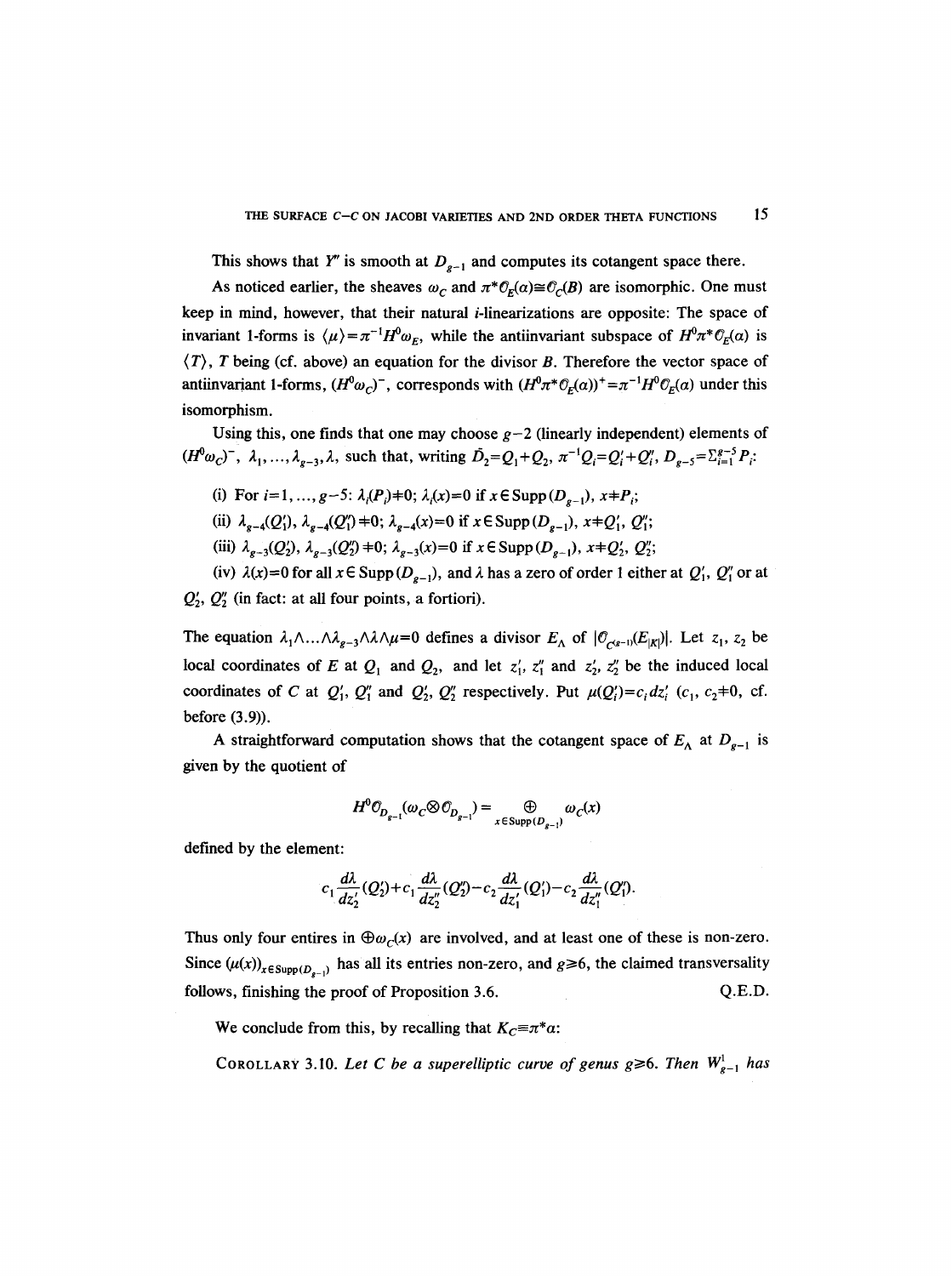*exactly two irreducible components, and these are left fixed by the reflection with respect to*  $K \in \text{Pic}^{2g-2}(C)$ .

# Finally:

(3.11) *Proof of Fact* (2.9). By (3.10) it suffices to consider the case of a curve C of genus  $g=5$ , non-trigonal and non-hyperelliptic. In this case (cf. [15], e.g., for details)  $W_4^1$  is a curve which is an admissable (2:1) covering (in the sense of Beauville) of a plane quintic  $\Gamma$  with ordinary double points (at worst). The superelliptic structures of C correspond with lines contained in  $\Gamma$  (if existent), and the curve belongs to case (c) of Theorem 2.7 if and only if  $\Gamma$  contains a smooth conic. By the admissability of the covering map  $W_4^1 \rightarrow \Gamma$ , the irreducible components of  $W_4^1$  are the inverse images of the irreducible components of F. The conclusion then follows from the fact that the map induced on  $W^1$  by the reflection with respect to K coincides with the covering involution for  $W^1_{\alpha} \rightarrow \Gamma$ ,  $Q.E.D.$ 

**w** 

9 (4.1) The present section is devoted to the study of a few general facts about 2nd order theta divisors on Jacobi varieties (quite well-known, but not easy to refer to), with special regard to the case of trigonal curves. Our aim is to prove Corollary 2.5 of  $\S 2$  for trigonal curves, which is the only case left (cf. (2.10)).

We keep the notations of §2 and introduce furthermore the following one: Let  $d>0$ be fixed, and let  $\Lambda$  be a linear system on C, of dimension  $\geq d-1$ . We shall write  $E_{\Lambda}$  for any divisor of  $C^{(d)}$  obtained as  $\{D_d | D_d \le \Lambda'\}$ , where  $\Lambda' \subset \Lambda$  is some subsystem of  $\Lambda$ , of dimension  $d-1$ . More precisely, given  $\Lambda' \subset \Lambda$ , let  $s_1, ..., s_d$  be a basis for the corresponding vector space of equations. Then the divisor  $E_{\Lambda}$  determined by  $\Lambda'$  is defined scheme-theoretically by the equation  $s_1 \wedge ... \wedge s_d = 0$  on  $C^{(d)}$ . It is clear that the linear equivalence class of  $E_A$  in  $C^{(d)}$  depends only on the linear equivalence class of the divisors of  $\Lambda$  in C.

(4.2) Fix a general element  $\zeta_d \in Pic^d(C)$ , and consider the map  $\mu_d$ :  $C^{(d)} \rightarrow JC$  sending *D<sub>d</sub>* to  $D_d - \zeta_d$ . Let  $\xi, \xi' \in Pic^{g-1}(C)$  be such that  $\xi + \xi' \equiv K$ , but otherwise general. We compute the inverse image  $\mu_d^{-1}(\tilde{\Theta}_{-k} + \tilde{\Theta}_{-k})$ . One has:  $\mu_d(D_d) \in \tilde{\Theta}_{-k}$  iff  $h^0(D_d - \zeta_d + \zeta) > 0$ , which is  $D_d+\xi=D_{g-1}+\zeta_d$  for some  $D_{g-1}$ . If  $D_{g-1}+D'_{g-1}=K$ , we may write this equivalently as:  $D_d + D'_{g-1} + \xi = K + \zeta_d$ , i.e.:  $D_d \leq |\xi' + \zeta_d|$ . We deduce:  $\mu_d^{-1}(\tilde{\Theta}_{-\xi}) = E_{|\xi' + \zeta_d|}$ . Simi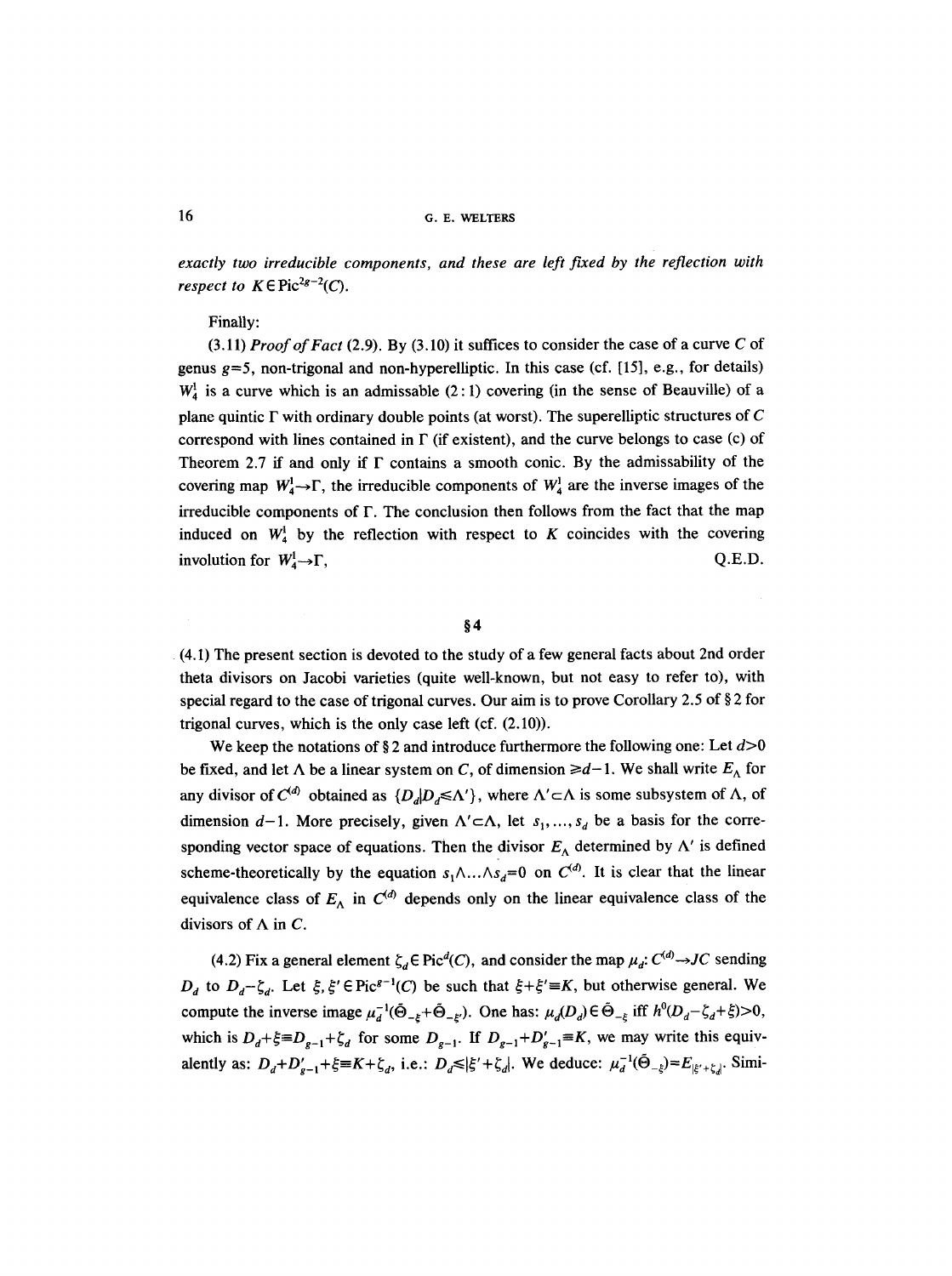larly,  $\mu_d^{-1}(\tilde{\Theta}_{-\xi})=E_{|\xi+\xi_d|}$ . Hence, for all  $\zeta_d \in \text{Pic}^d(C)$  and all  $\xi \in \text{Pic}^{g-1}(C)$  ( $\xi' := K-\xi$ ) we obtain:

$$
\mu_d^* \mathcal{O}_{JC}(2\Theta) = \mathcal{O}_{C^{(d)}}(E_{|\xi + \zeta_d|} + E_{|\xi' + \zeta_d|}). \tag{4.3}
$$

In a similar way one gets the following (well-known) fact: If  $\delta: C \times C \rightarrow JC$  denotes the difference map, it is

$$
\delta^* \mathcal{O}_{JC}(2\Theta) = \mathcal{O}_{C \times C}(K_1 + K_2 + 2\Delta),\tag{4.4}
$$

where  $K_1 = K \times C$ ,  $K_2 = C \times K$ , K being a copy of the canonical divisor of C.

Let now  $\widetilde{JC}$  be the blowing up of  $JC$  at the origin, and call  $E$  the exceptional divisor,  $E=PT_{JC}(0)=P^{g-1}$ . The map  $\delta$  extends to a morphism  $\delta: C\times C\rightarrow \widetilde{JC}$ , and  $\Delta = \delta^{-1}(E)$ . Writing  $M_0$  for the line bundle corresponding with  $\mathcal{O}_{\tilde{IC}}(2\Theta - 2E)$ , one has, by (4.4),

$$
\delta^* M_0 \cong \mathcal{O}_{C \times C}(K_1 + K_2).
$$

Note that  $H^0(\widetilde{IC}, M_0)$  can be identified with the subspace  $H^0(\mathcal{O}_{IC}(2\Theta))_0$  of  $H^0(\mathcal{O}_{IC}(2\Theta))$ consisting of those sections which vanish at the origin (hence, being even sections---invariant under the symmetry of  $JC$ —they vanish doubly there).

Furthermore,  $\mathcal{O}_E(E) \cong \mathcal{O}_{ps-1}(-1)$ , hence  $\mathcal{O}_E(M_0) \cong \mathcal{O}_{ps-1}(2)$ , and the restriction map

$$
H^0 \mathcal{O}_{JC}(2\Theta)_0 = H^0(\widetilde{JC}, M_0) \to H^0 \mathcal{O}_E(M_0) = H^0 \mathcal{O}_{\mathbf{p}^{g-1}}(2) = S^2 H^0 \omega_C \tag{4.5}
$$

translates geometrically into the map sending a second onder theta divisor passing through the origin of *JC* with multiplicity 2 to its projectivized tangent cone. (In terms of theta functions, it sends a 2nd onder theta function having a zero at *OEJC* to the (initial) term of degree 2 of its Taylor expansion.)

In particular, the kernel of the morphism (4.5) is the vector space  $H^0\mathcal{O}_{H}(\mathbf{2}\Theta)_{00}$ (notation of [4]) of sections having a zero of multiplicity  $\geq 4$  at  $0 \in JC$ .

On the other side, taking inverse images by  $\delta$  gives a map

$$
H^0\mathcal{O}_{JC}(2\Theta)_0 = H^0(\widetilde{JC}, M_0) \to H^0\mathcal{O}_{C \times C}(K_1 + K_2) = \otimes^2 H^0\omega_C.
$$
 (4.6)

But, since under  $\delta$  the symmetry of  $\overrightarrow{JC}$  (inherited from the symmetry of  $\overrightarrow{JC}$ ) corresponds to the symmetry of *C*×*C*, and that, secondly, the sections of  $H^0O_{IC}(2\Theta)$  are

<sup>2-868285</sup> Acta Mathematica 157. Imprimé le 15 octobre 1986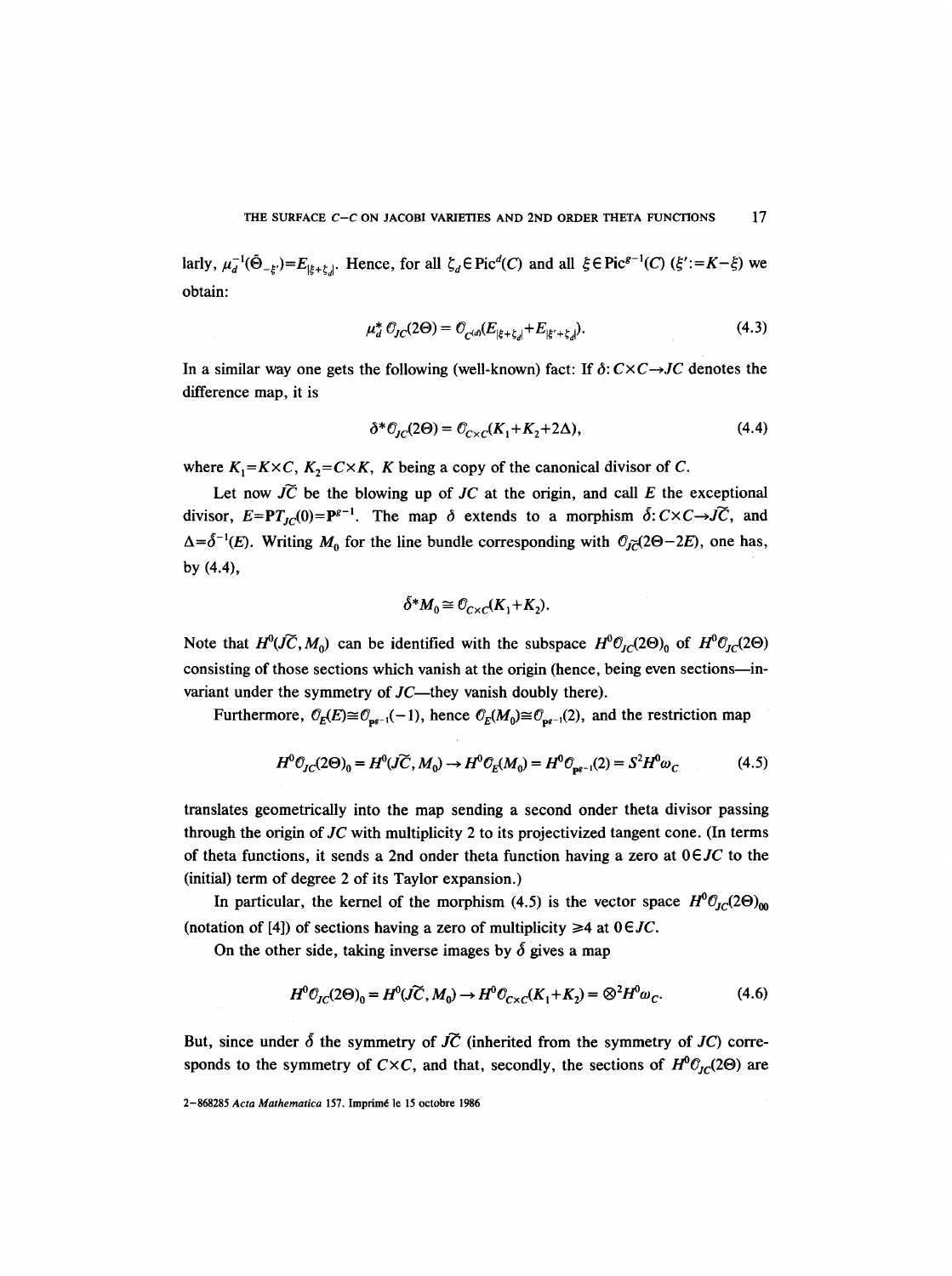18 G. E. WELTERS

invariant under the symmetry of *JC,* the image of the map (4.6) lies actually in the subspace  $\bar{S}^2H^0\omega_C \subset \mathcal{D}^2H^0\omega_C$  of the symmetric tensors. Thus (4.6) actually is:

$$
H^0 \mathcal{O}_{JC}(2\Theta)_0 \to \bar{S}^2 H^0 \omega_C. \tag{4.7}
$$

We claim that, under the natural identification  $\bar{S}^2 H^0 \omega_c \cong S^2 H^0 \omega_c$ , the maps (4.5) and (4.7) become identified, at least up to multiplication with a non-zero constant.

To see this, we check that they induce the same rational map of projective spaces.

Observe first that  $\tilde{\Theta}_{-k} + \tilde{\Theta}_{-k}$  with  $\xi \in \tilde{\Theta} \setminus$  Sing  $\tilde{\Theta}$  span the subsystem  $|2\Theta|_0$  of  $|2\Theta|$ consisting of the divisors passing through the origin. In fact, if

$$
\psi\colon JC\to |2\Theta|^{\vee}={\textbf P}^{2^g-1}
$$

denotes the Kummer-Wirtinger map, there exists exactly one hyperplane H in  $P^{2^{e}-1}$ such that  $\Theta \subset \psi^{-1}(H)$  (actually:  $\psi^{-1}(H)=2\Theta$ ). By Wirtinger duality ([12]) this hyperplane corresponds with the subsystem  $|2\Theta|_0 \subset |2\Theta|$ , hence  $|2\Theta|_0$  is spanned by the divisors as above, with  $\xi \in \tilde{\Theta}$ . Clearly we may drop Sing  $\tilde{\Theta}$ , getting the same result.

Since  $\dot{\Theta} \setminus$ Sing  $\dot{\Theta}$  spans  $|2\Theta|_0$  and it is positive dimensional, it suffices to see that the two maps in question coincide at this set. Write  $\xi = [D_{g-1}], ~\xi' = [D'_{g-1}],$  hence  $h^0(D_{g-1})=h^0(D'_{g-1})=1$ , and  $D_{g-1}+D'_{g-1}=K$ . The image of  $\tilde{\Theta}_{-\xi}+\tilde{\Theta}_{-\xi'}$  in  $|\mathcal{O}_{pe^{-1}}(2)|$  is the double hyperplane 2K, since the projectivized tangent spaces of  $\tilde{\Theta}_{-\xi}$  and  $\tilde{\Theta}_{-\xi'}$  at the origin are both equal to  $K \in |C_{\mathbf{pr}-1}(1)|=|\omega_C|$  (Riemann-Kempf singularity theorem, cf. [9]).

On the other side,  $\tilde{\Theta}_{-\varepsilon}$  and  $\tilde{\Theta}_{-\varepsilon}$  cut out on  $C \times C$  the divisors  $\Delta + D'_{g-1} \times C + C \times D_{g-1}$  and  $\Delta + D_{g-1} \times C + C \times D'_{g-1}$  respectively. Hence the divisor of  $|C_{C\times C}(K_1+K_2)|$  obtained from  $\tilde{\Theta}_{-k}+\tilde{\Theta}_{-k'}$  equals  $K\times C+C\times K$ , thereby ending this proof.

We deduce the following fact, which is proved also in [2] as well as in [4]. (The latter authors attribute this result essentially to Frobenius.)

PROPOSITION 4.8. Let  $D \in |2\Theta|$  *be a second order theta divisor. Then*  $\mu_0(D) \geq 4$  *is equivalent to*  $(C-C) \subset D$ *.* 

Next we shall restrict ourselves to trigonal curves, aiming towards the proof of Corollary 2.5 in this case. We know that the right hand side member in Corollary 2.5 is contained in the union  $(W_3^0 - g_3^1) \cup (g_3^1 - W_3^0)$ , by Theorem 2.4 and (2.3). Since the intersection appearing in Corollary 2.5 is a symmetric subvariety of *JC,* it is sufficient to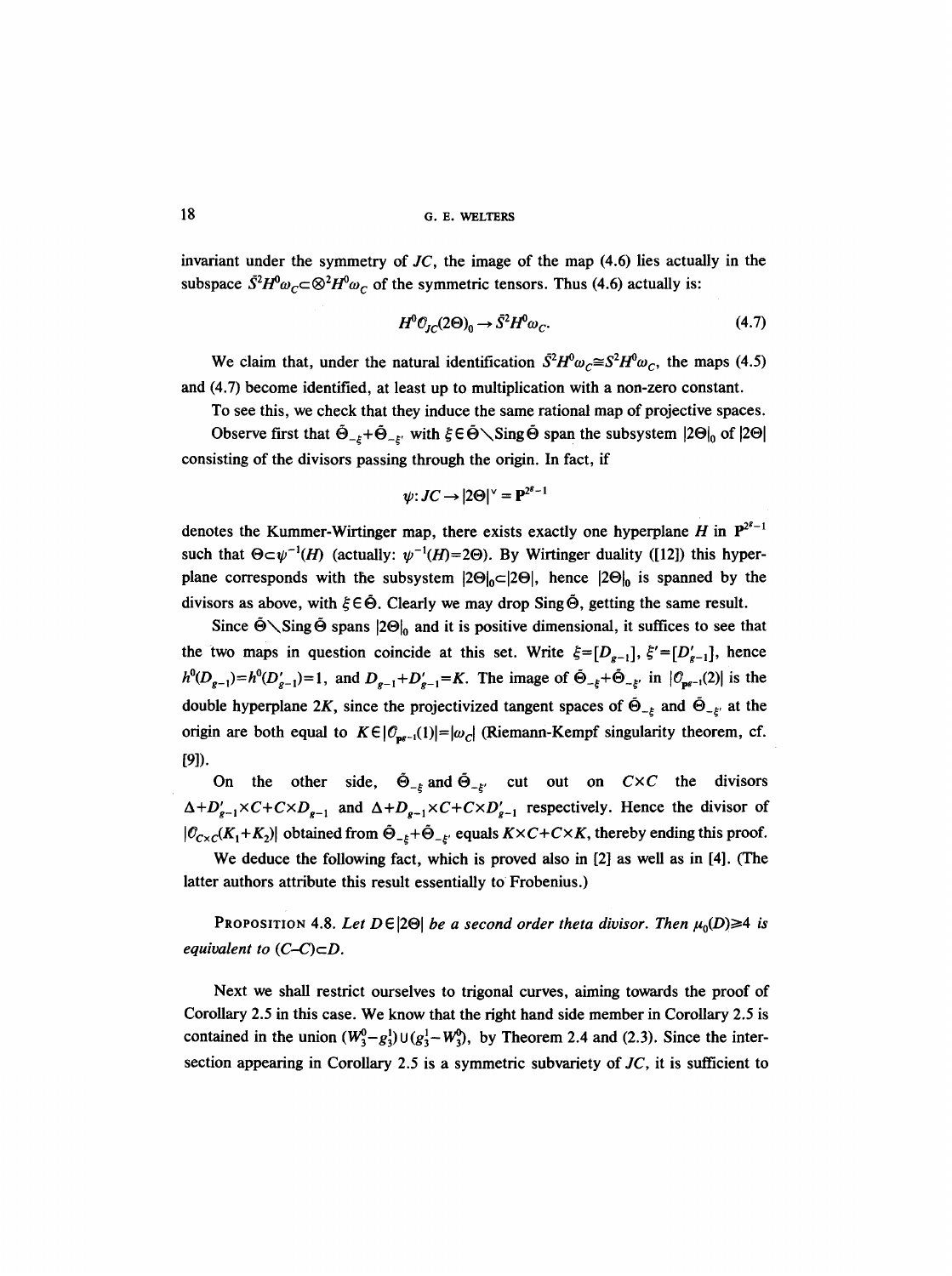prove that the divisors  $D \in |2\Theta|$  with  $\mu_0(D) \ge 4$  cut out on  $W_3^0 - g_3^1$  precisely the locus *C-C.* 

Consider the map  $\mu_3$ :  $C^{(3)} \rightarrow JC$  sending  $D_3$  to  $D_3 - g_3^1$ . Write  $S \subset C^{(3)}$  for the (set theoretical) inverse image of *C-C.* 

One has (cf.  $(1.5)$  and  $(4.1)$ , and also  $(0.4)$ ):

$$
S = E_{|2e_2^1|}.\tag{4.9}
$$

Proposition 4.8 implies that  $D \in |2\Theta|$  satisfies  $\mu_0(D) \ge 4$  iff  $\mu_1^{-1}(D)$  contains the surface S. Theorem 2.5 will be proved for trigonal curves by showing that for every point in the complement  $C^{(3)}\diagdown S$  there exists a  $D \in |2\Theta|$  such that  $\mu_3^{-1}(D) \supset S$  but  $\mu_3^{-1}(D)$  not containing that point.

Let  $D_{g-4} \in C^{(g-4)}$  be a general element, fixed from now on for a while. Consider the map  $\mu_{g-1}: C^{(g-1)} \to JC$  sending  $D_{g-1}$  to  $D_{g-1}-D_{g-4}-g_3^1$ . By (4.3) applied to  $\zeta_{g-1} = D_{g-4} + g_3^1$  we have, for any  $\xi, \xi' \in Pic^{g-1}(C)$  such that  $\xi + \xi' = K$ :

$$
\mu_{g-1}^* \mathcal{O}_{JC}(2\Theta) \cong \mathcal{O}_{C^{(g-1)}}(E_{|\xi+D_{g-4}+g_{\xi}|} + E_{|\xi'+D_{g-4}+g_{\xi}|}). \tag{4.10}
$$

Secondly, as in the proof of Lemma 1.7, we obtain a surjection

$$
H^0\mathcal{O}_{JC}(2\Theta) \twoheadrightarrow H^0(C^{(g-1)}, \mu_{g-1}^* \mathcal{O}_{JC}(2\Theta)).\tag{4.11}
$$

This implies that, for every divisor of  $\left|\mathcal{O}_{C^{(g-1)}}(E_{|\xi+D_{g-4}+g_3^1|}+E_{|\xi'+D_{g-4}+g_3^1|})\right|$ , its restriction to  $C^{(3)}$  by the inclusion

$$
C^{(3)} \xrightarrow{+D_{g-4}} C^{(g-1)}
$$

yields an inverse image  $\mu_3^{-1}(D)$  for some  $D \in |2\Theta|$ .

Taking in particular  $\xi=D_{g-4}+g_3^1$ , the sheaf (4.10) is  $\mathcal{O}_{C^{(g-1)}}(E_{|2D_{g-4}+2g_3^1|}+E_{|K|})$ . Since  $D_{g-4} \in C^{(g-4)}$  is general, dim  $|2D_{g-4}+2g_3^1|=g-2$ . According to our conventions (cf. (4.1)), the symbol  $E_{|2g_3^1+2D_{g-4}|}$  therefore stands for a unique divisor on  $C^{(g-1)}$ . We claim that, writing  $D_{g-4} = \sum P_i$ ,

$$
E_{|2D_{g-4}+2g_3^1|} \cap (D_{g-4}+C^{(3)}) = (\bigcup (P_i+C^{(2)}) \cup S. \tag{4.12}
$$

In fact,  $D_{g-4}+D_3 \leq |2D_{g-4}+2g_3^1|$  is equivalent to  $h^0(D_{g-4}+2g_3^1-D_3) \geq 1$ . But, since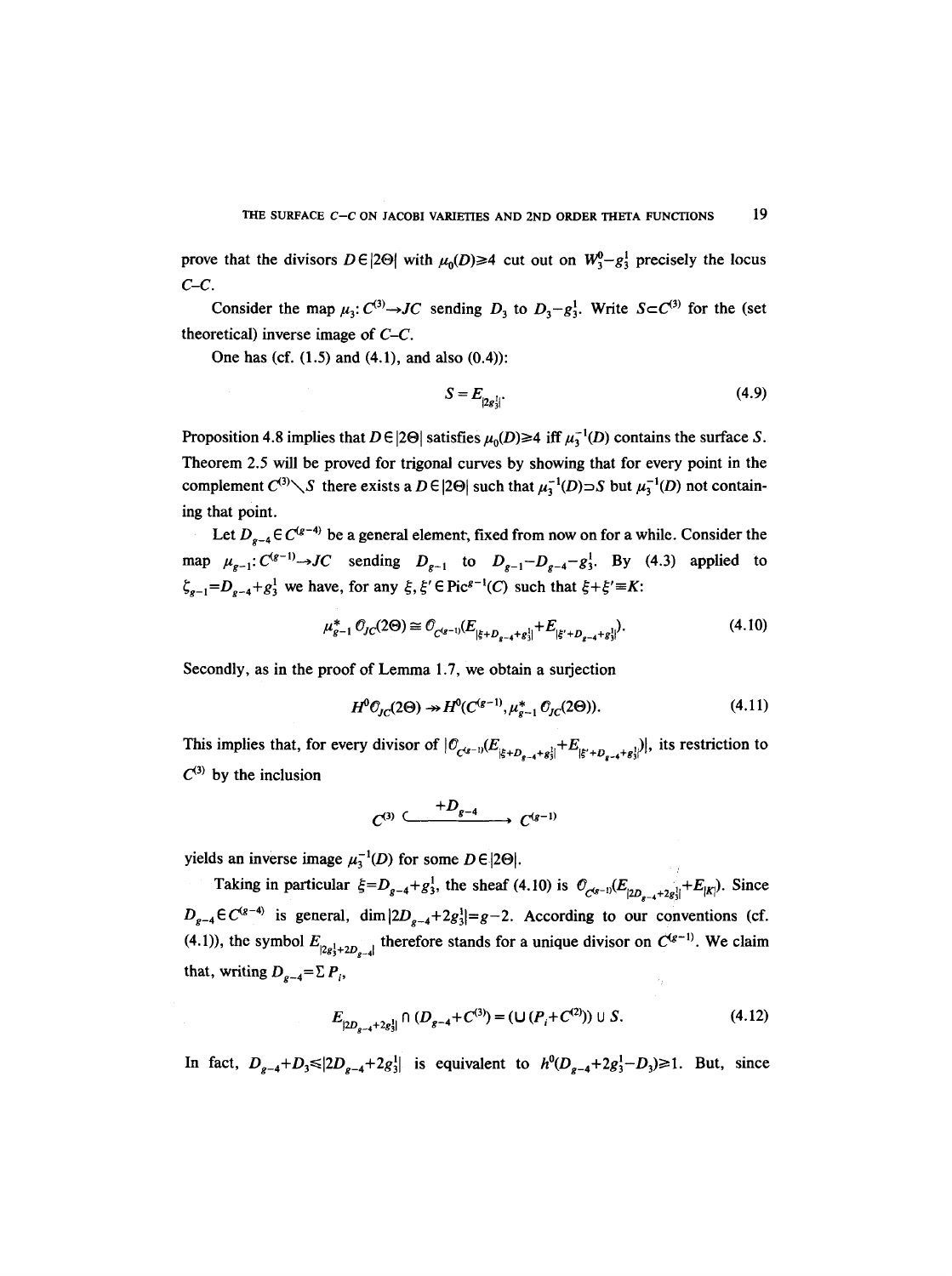20 G.E. WELTERS

 $h^0(2g_3^1) = 3$  (cf. (1.5)) and that  $D_{g-4}$  is general in  $C^{(g-4)}$ , we have  $h^0(D_{g-4} + 2g_3^1) = 3$ . Therefore the left hand side of  $(4.12)$  equals the divisor of  $C^{(3)}$  given by  $E_{|D_{g-4}+2g_3^1|} = \sum (P_i + C^{(2)}) + E_{|2g_3^1|}$ , as claimed.

(4.13) Secondly (cf. § 3, after Lemma 3.8), the basis locus of  $|O_{C^{(g-1)}}(E_{|K|})|$  equals the locus Z, in the terminology of loc. cit. The intersection of this basis locus with  $D_{g-4}+C^{(3)}$  consists of the elements  $D_3 \in C^{(3)}$  such that  $h^0(D_3+D_{g-4}) \ge 2$ .

Now we allow  $D_{g-4} \in C^{(g-4)}$  to vary. Let  $D_3 \in C^{(3)} \setminus S$ . A general choice of  $D_{g-4}$ implies  $D_3 \notin U(P_i + C^{(2)})$ . On the other side,  $D_3 \notin S$  implies  $h^0(D_3) = 1$  hence, for general  $D_{g-4}$ ,  $h^0(D_3+D_{g-4})=1$  too. Making a common choice of  $D_{g-4}$  with respect to these conditions, one obtains a divisor in

$$
|\mathcal{O}_{C^{(g-1)}}(E_{|2D_{g-4}+2g_3^1|}+E_{|K|})|
$$

containing S and not containing  $D_3$ . This finishes the proof of Corollary 2.5. Q.E.D.

It remains to consider the cases  $g=3,4$  (cf.  $(2.6)$ ).

PROPOSITION 4.14. Let C be a non-hyperelliptic curve of genus 4. Call  $g_3^1$  and  $h_3^1$ *its (possibly coincident) series of degree 3. One has:* 

$$
\bigcap_{\substack{D \in |2\Theta| \\ \mu_0(D) \geq 4}} D = (C-C) \cup \{\pm (g_3^1-h_3^1)\}.
$$

*Therefore, if*  $g_3^1$ + $h_3^1$  (i.e., *if C has no vanishing Thetanullwert) this locus exhibits two isolated points, besides the surface C-C.* 

*Proof.* We begin as after Proposition 4.8, taking account of Remark (2.6) (iii). The left-hand side member of the above equality is contained in

$$
(W_3^0 - g_3^1) \cup (g_3^1 - W_3^0) = (W_3^0 - g_3^1) \cup (W_3^0 - h_3^1).
$$

By symmetry, it suffices to compute its intersection with  $W_3^0 - g_3^1$ . As in (4.11), we have a surjection

$$
H^{0} \mathcal{O}_{\mathcal{I}C}(2\Theta) \twoheadrightarrow H^{0}(C^{(3)}, \mu_{3}^{*} \mathcal{O}_{\mathcal{I}C}(2\Theta)). \tag{4.15}
$$

In analogy with the previous argument, we choose  $\xi = g_3^1$ , getting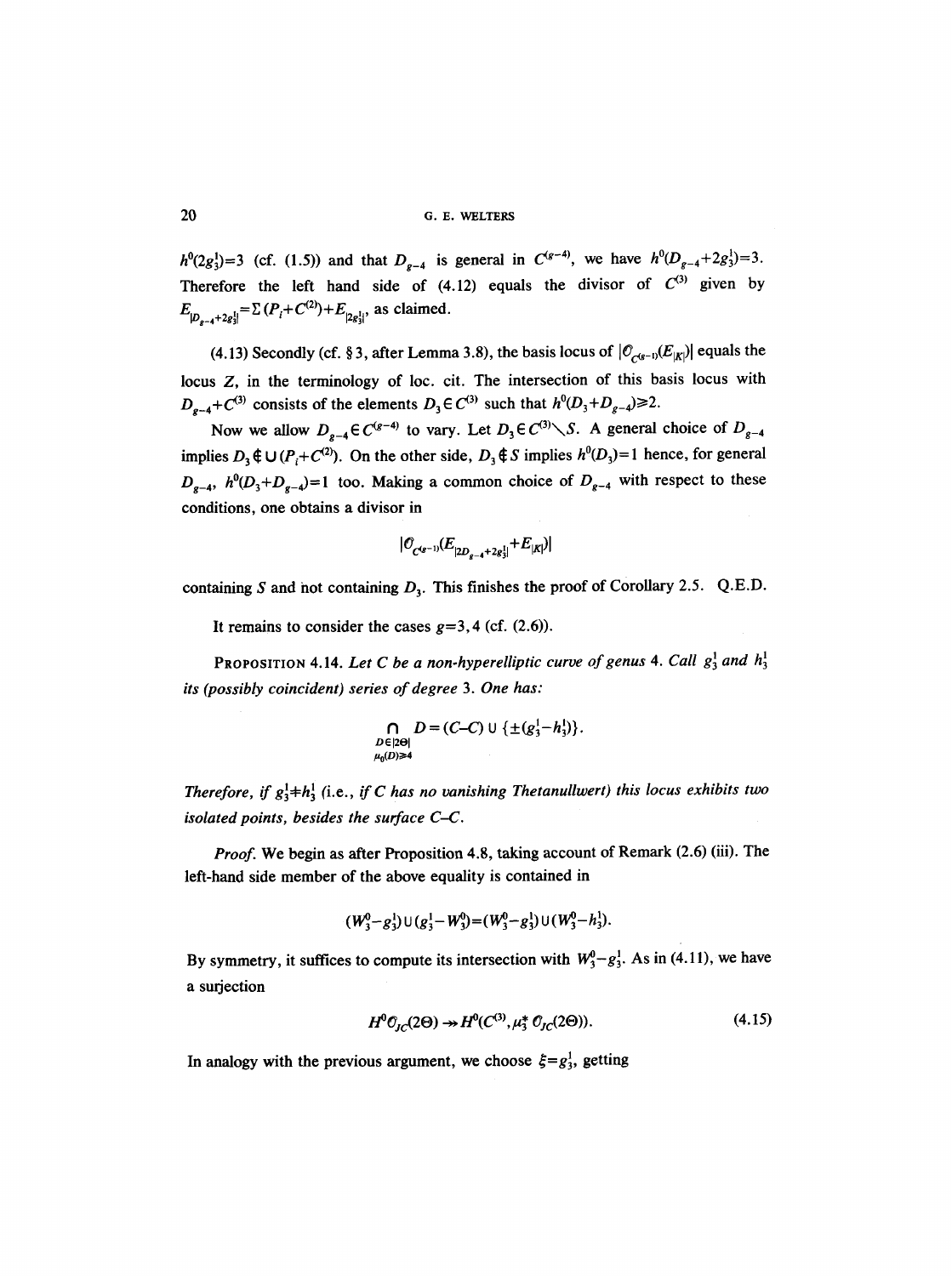THE SURFACE *C*-*C* ON JACOBI VARIETIES AND 2ND ORDER THETA FUNCTIONS 21

$$
\mu_3^* \mathcal{O}_{JC}(2\Theta) = \mathcal{O}_{C^{(3)}}(S + E_{|K|}). \tag{4.16}
$$

By (4.15) and (4.16), the intersection with  $W_3^0 - g_3^1$  we are looking for is the image (by  $\mu_3$ ) of S  $\cup$  (basis locus of  $|E_{|K|}$ ). The basis locus of  $|E_{|K|}$  is  $g_3^1 \cup h_3^1 \subset C^{(3)}$ , hence we obtain  $(C-C) \cup \{h_3^1-g_3^1\}$ . This proves the first statement in Proposition 4.14.

As for the second one, if  $h_3^1 + g_3^1$  then  $h_3^1 - g_3^1 \equiv x - y$  for some  $x, y \in C$  would imply that  $h_1^1 + y \equiv x + g_1^1$ . As C has no  $g_4^2$ , this implies that  $g_3^1$  and  $h_3^1$  have members sharing two of their three points. But, looking at  $C$  as the intersection of a (non-degenerate) quadric and a cubic in  $\mathbb{P}^3$ , the two series are cut out by the two rulings of the quadric. So the above is impossible, and  $h_3^1 - g_3^1 \notin C-C$ , proving Proposition 4.14. Q.E.D.

Finally, we recall Van Geemen and Van der Geer's proof of Corollary 2.5 for  $g=3$ .

PROPOSITION 4.17 [4]. If  $g=3$  then

$$
\bigcap_{\substack{D \in |2\Theta| \\ \mu_0(D) \geq 4}} D = (C - C).
$$

*Proof.* We may assume that C is non-hyperelliptic (cf.  $(2.6)$  (ii)). The map  $(4.5)$  is surjective (this goes back to Wirtinger), hence

$$
\dim H^0 \mathcal{O}_{JC}(2\Theta)_{00} = \dim H^0 \mathcal{O}_{JC}(2\Theta)_0 - \dim S^2 H^0 \omega_C = 2^g - 1 - \binom{g+1}{2}.
$$

For  $g=3$  this yields 1. There exists therefore (cf. Proposition 4.8) a unique divisor in  $|2\Theta|$  containing *C-C*. As the cohomology class of *C-C* is  $[C] \times [C] = [2\Theta]$ , they coincide. Q.E.D.

#### **References**

- [1] ANDREOTrI, A. & MAYER, A. L., On period relations for abelian integrals on algebraic curves. *Ann. Scuola Norm. Sup. Pisa,* 21 (1967), 189-238.
- [2] FAY, J., On the even-order vanishing of Jacobian theta functions. *Duke Math. J.,* 51 (1984), 109-132.
- [3] FULTON, W. & LAZARSFELD, R., On the connectedness of degeneracy loci and special divisors. *Acta Math.,* 146 (1981), 271-283.
- [4] VAN GEEMEN, B. & VAN DER GEER, G., *Kummer varieties and the moduli spaces of abelian varieties.* Preprint no 308, University of Utrecht, 1983.
- [5] GREEN, M., Quadrics of rank four in the ideal of a canonical curve. *Invent. Math.,* 75 (1984), 85-104.
- [6] GRIFFITHS, P. A. & HARRIS, J., On the variety of special linear systems on a general algebraic curve. *Duke Math. J.,* 47 (1980), 233-272.